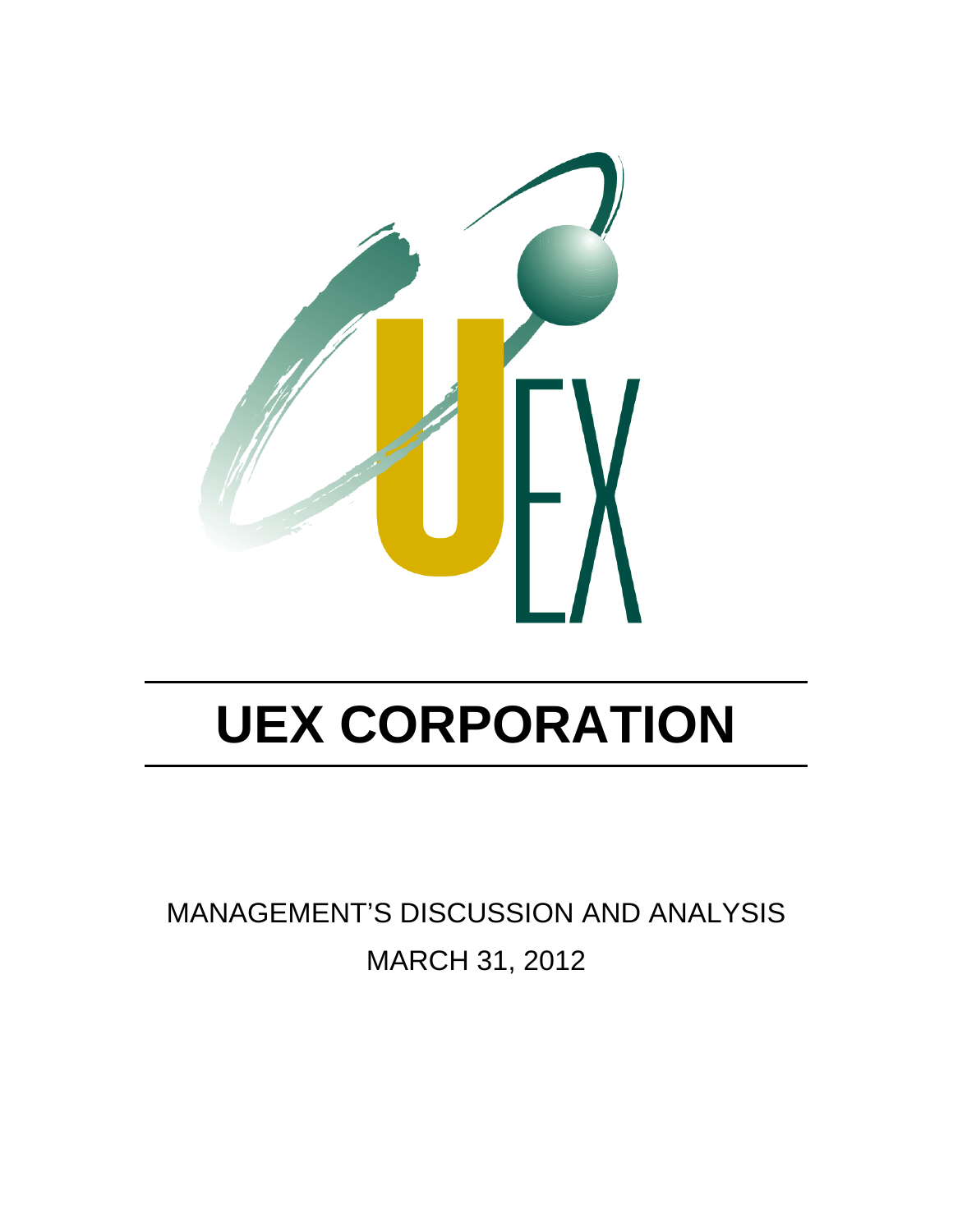

#### *Message to Shareholders*

Global demand for electricity continues to increase despite the protracted economic slowdown and it is anticipated that world electricity demand will double during the next 20 years. There are many benefits related to using nuclear power generation to meet *this demand, including lower carbon emissions while maintaining competitive economics, when compared to the use of fossil fuels. The use of renewable sources to generate electricity is growing but is unlikely to meet the world's expanding energy needs over the next few decades.* 

*In 2011, uranium reactor needs exceeded mine supply by nearly 40 million lbs or approximately 22% of global consumption. There are 96 net new reactors that are scheduled to become operational in the next decade, 62 of which are currently under construction in 31 countries. These reactors will increase the electrical output from nuclear generation by an estimated 16%. Another 160 reactors are in the planning stages in 35 countries. The termination of the HEU agreement with Russia will remove nearly 25 million annual pounds of U3O8 supply from the market beginning just 20 months from now. Hence, the ever increasing need to discover and develop new uranium resources.* 

*At the beginning of 2012, Canada and China entered into one of the most significant agreements affecting Canadian uranium exploration and development companies. This agreement will allow Canadian producers to sell uranium to China, the country that is projected to become the largest consumer of uranium in the world into the next decade. UEX is poised to provide supply to this significant future demand.* 

*During the first quarter of this year, UEX and AREVA planned and permitted their \$6.0 million 2012 exploration program for Shea Creek. This drilling program, which began in April, will continue to expand on the very positive results received from our exploration at the Colette and Kianna deposits announced at the end of our 2011 drilling program. In addition to our planned drilling program at*  Colette and Kianna, we will also focus our 2012 drilling program on the 58B Deposit which was identified in 2010. At the end of the *2012 drilling program, we will update our estimated Shea Creek Project resources which are currently the largest undeveloped uranium resources in the Athabasca Basin.* 

*Our Hidden Bay Project, which contains the sixth largest undeveloped resources in the Athabasca Basin, continues to develop positively. Results from our 2011 summer-fall drilling campaign, received in the first quarter of 2012, have provided valuable* information on the continuity of the Raven and Horseshoe deposits and additional geotechnical data. Our mining consultants will *utilize this information in our mining and processing plans which will be advanced during the remainder of 2012.* 

*Exploration outside the main deposit areas at Hidden Bay continued in the winter of 2012 and a further drilling program of up to 6,000 metres is being planned for the summer of 2012. This exploration program will focus on the Rabbit West and Telephone areas of the Hidden Bay property where we have previously intersected mineralization of up to 1.53% (~15,000 ppm) over 1.5 metres.* 

*Consolidation and asset acquisitions continued in the uranium industry as a whole and in our own backyard. Following the closing of the Rio Tinto purchase of Hathor Exploration and its Roughrider property, located in the Athabasca Basin, for approximately \$10 /lb of U3O8, Cameco Corporation announced its offer to purchase the AREVA group's interest in the Millennium Deposit, also located in the Athabasca Basin, for just under \$8 /lb of U<sub>3</sub>O<sub>8</sub>. China Guangdong Nuclear Power Corp. has now completed its acquisition of Extract Resources and their relatively lower grade Husab Project in Namibia, for approximately \$4.20 /lb of U3O8. Denison Mines have agreed to sell their in-situ assets located in the United States to Energy Fuels and Fission Energy have agreed to acquire Pitchstone Exploration. Further consolidation may well occur in the industry in the coming months.* 

*In March 2012, we concluded both a public financing and a private placement which resulted in a significant increase in cash resources, currently amounting to approximately \$17.4 million. Our largest shareholder, Cameco Corporation, elected to participate*  in both financings and thus retained their 22.58% equity interest in UEX. Over the remainder of 2012 and into 2013, UEX is well *positioned to continue expanding and advancing its already significant resources.* 

*"signed"* 

*Graham C. Thody President & CEO* 

*May 4, 2012*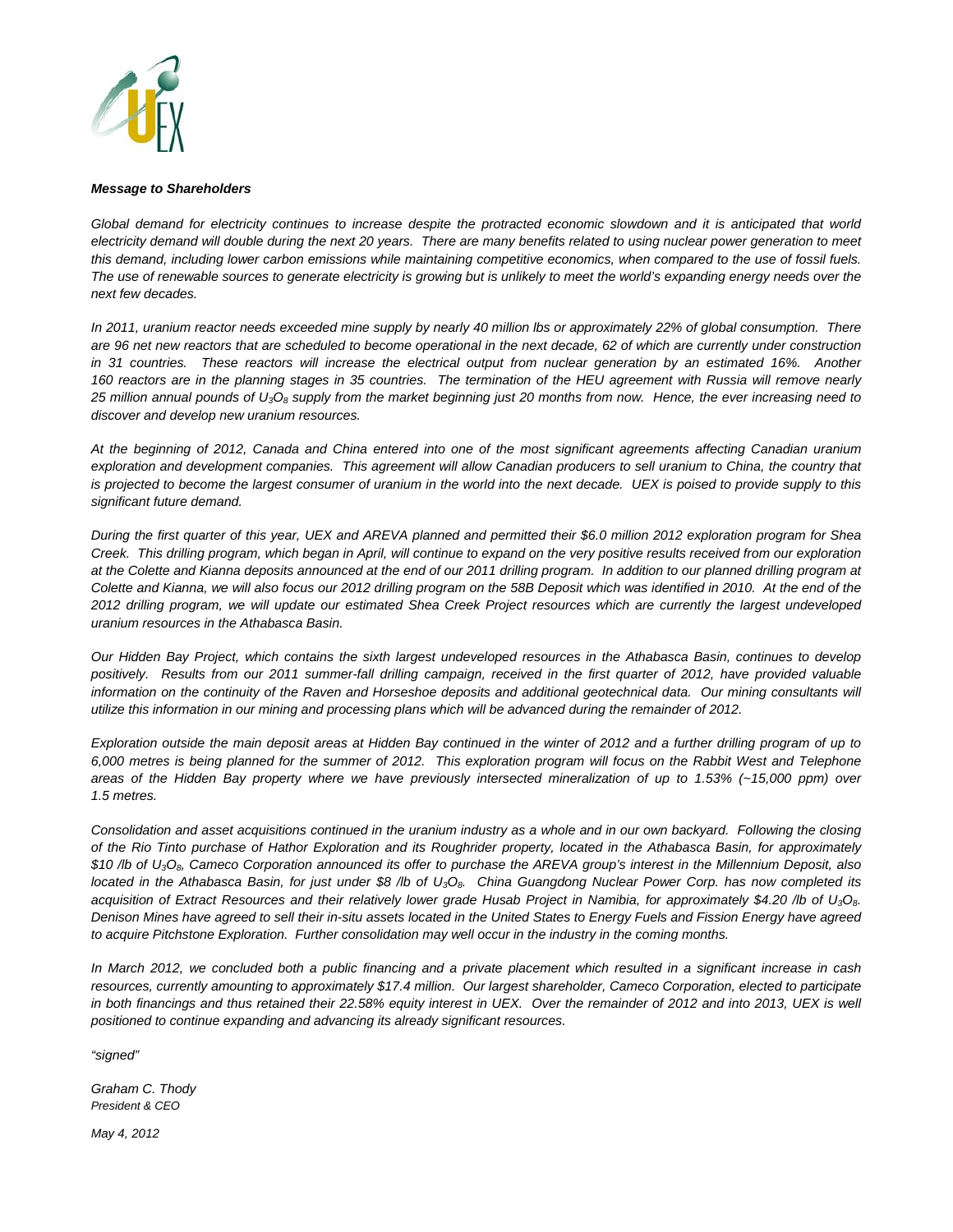Management's Discussion and Analysis Three months ended March 31, 2012 (Expressed in Canadian dollars, unless otherwise noted)

### **Introduction**

This Management's Discussion and Analysis ("MD&A") of UEX Corporation ("UEX" or the "Company") for the three-month period ended March 31, 2012 is intended to provide a detailed analysis of the Company's business and compares its financial results with those of previous periods. This MD&A is dated May 3, 2012 and should be read in conjunction with the Company's unaudited condensed interim financial statements and related notes for the three-month period ended March 31, 2012. The unaudited condensed interim financial statements are prepared in accordance with International Accounting Standards ("IAS") 34 *Interim Financial Reporting*, as issued by the International Accounting Standards Board ("IASB") and do not include all of the information required for full financial statements. This MD&A should also be read in conjunction with the audited annual financial statements, prepared under IFRS, for the years ended December 31, 2011 and December 31, 2010.

Other disclosure documents of the Company, including its Annual Information Form, filed with the applicable securities regulatory authorities in Canada are available at *www.sedar.com*.

### **Overview**

UEX's fundamental goal is to remain one of the leading uranium explorers in the Athabasca Basin of northern Saskatchewan and to advance its portfolio of uranium deposits and discoveries through the development stage to the production stage. Since being listed on the Toronto Stock Exchange in July of 2002, UEX has aggressively pursued exploration on a diversified portfolio of prospective uranium projects in three areas within the Athabasca Basin. The Company is focusing its main efforts on two advanced projects, the 100%-owned Hidden Bay Project ("Hidden Bay") including the Horseshoe, Raven and West Bear deposits in the eastern Athabasca Basin, and the Kianna, Anne, Colette and 58B deposits within the 49%-owned Shea Creek Project ("Shea Creek") in the western Athabasca Basin.

UEX is actively involved in 18 uranium projects in the Athabasca Basin, including six that are 100% owned and operated by UEX, one joint venture with AREVA Resources Canada Inc. ("AREVA") that is operated by UEX, and ten projects joint-ventured with AREVA including one project under option from JCU (Canada) Exploration Company, Limited ("JCU"), which are operated by AREVA. AREVA is part of the AREVA group, the world's largest nuclear energy company. The 18 projects, totaling 308,320 hectares (761,875 acres), are located on the eastern, western and northern perimeters of the Athabasca Basin, the world's richest uranium district, which in 2011 accounted for approximately 17% of global primary uranium production. UEX's 100%-owned projects also include the Riou Lake Project ("Riou Lake") and the Northern Athabasca Projects. The Black Lake Project is 89.96% owned by UEX and the remainder by AREVA.

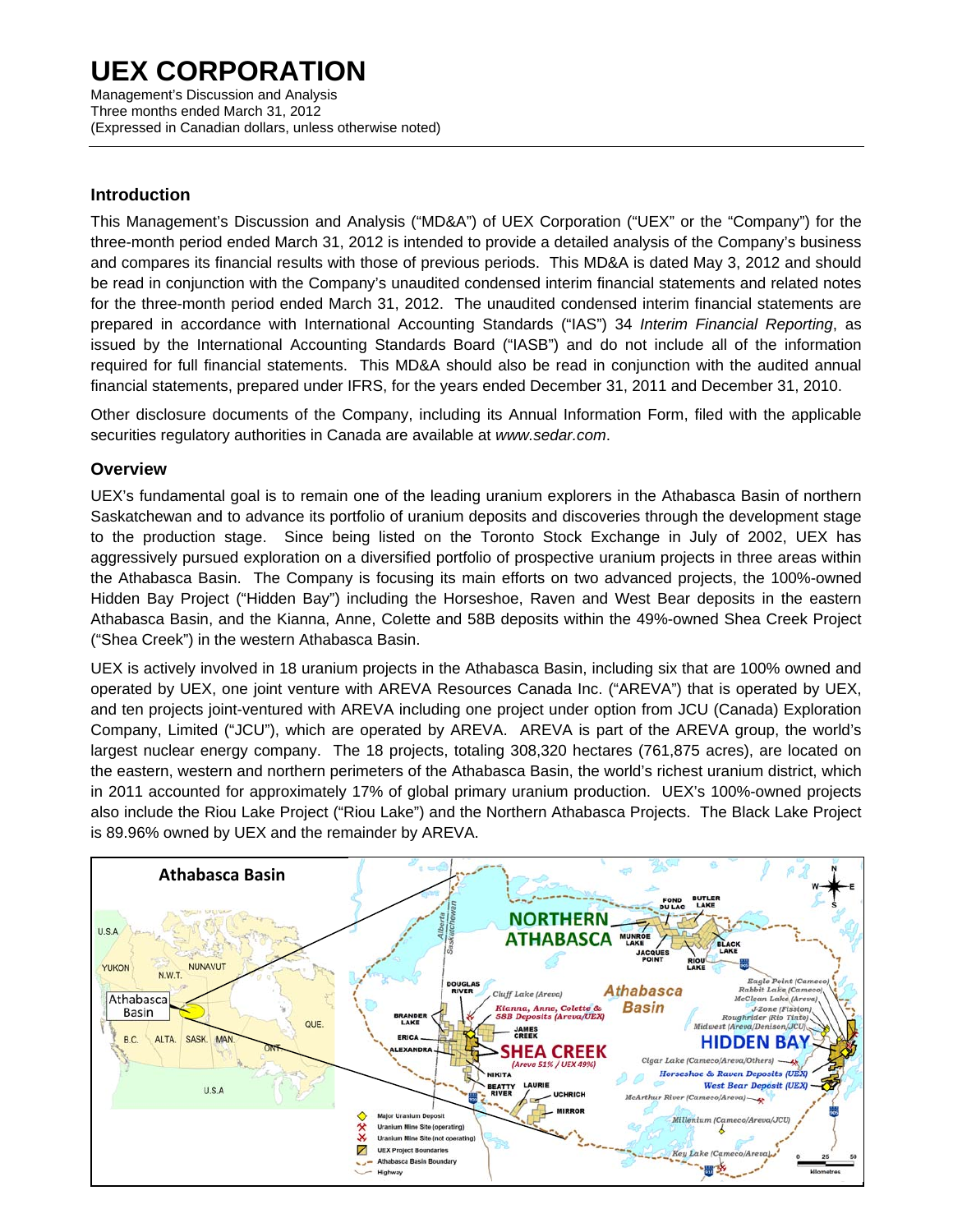The current technical report on the Hidden Bay property, entitled "Preliminary Assessment Technical Report on the Horseshoe and Raven Deposits, Hidden Bay Project, Saskatchewan, Canada" (the "Preliminary Assessment Technical Report", the "PA" or the "Hidden Bay Report") prepared by G. Doerksen, P.Eng., L. Melis, P.Eng., M. Liskowich, P.Geo., B. Murphy, FSAIMM, K. Palmer, P.Geo. and Dino Pilotto, P.Eng. with an effective date of February 15, 2011, filed on SEDAR at *www.sedar.com* on February 23, 2011, details mineral resource estimates at a cut-off grade of  $0.05\%$  U<sub>3</sub>O<sub>8</sub> as follows:

| <b>Deposit</b> |                  | <b>Tonnes</b> | Grade<br>$U_3O_8$ (%) | $U_3O_8$<br>(lbs) |                 | <b>Tonnes</b> | Grade<br>$U_3O_8$ (%) | $U_3O_8$<br>(lbs) |
|----------------|------------------|---------------|-----------------------|-------------------|-----------------|---------------|-----------------------|-------------------|
| Horseshoe      |                  | 5,119,700     | 0.203                 | 22,895,000        |                 | 287,000       | 0.166                 | 1,049,000         |
| Raven          |                  | 5,173,900     | 0.107                 | 12,149,000        |                 | 822,200       | 0.092                 | 1,666,000         |
| West Bear      | <b>Indicated</b> | 78.900        | 0.908                 | 1,579,000         | <b>Inferred</b> | -             |                       |                   |
| <b>TOTAL</b>   |                  | 10,372,500    | 0.160                 | 36,623,000        |                 | 1,109,200     | 0.111                 | 2,715,000         |

In February 2011, UEX received the Preliminary Assessment Technical Report for the Horseshoe and Raven deposits prepared by SRK Consulting (Canada) Inc. ("SRK Consulting") reporting undiscounted Earnings Before Interest and Taxes ("EBIT") of \$246 million using a mine design based on cut-off grades defined by a \$60 (US) per pound price of  $U_3O_8$ .

The Western Athabasca Projects, which include the Kianna, Anne, Colette and 58B deposits located at Shea Creek, consist of ten joint ventures with UEX holding a 49% interest and AREVA holding a 51% interest. AREVA is the operator of the Western Athabasca Projects. UEX and AREVA are in the process of negotiating joint-venture agreements for these projects.

The current technical report on the Shea Creek property, entitled "Technical Report on the Shea Creek Property, Saskatchewan, Canada, Including Mineral Resource Estimates for the Kianna, Anne and Colette Deposits" (the "Shea Creek Technical Report") prepared by K. Palmer, P.Geo. with an effective date of May 26, 2010, filed on SEDAR at *www.sedar.com* on July 9, 2010, details mineral resource estimates at a cut-off grade of 0.30%  $U_3O_8$  as follows:

| <b>Deposit</b> |                  | <b>Tonnes</b> | Grade<br>$U_3O_8$ (%) | $U_3O_8$<br>(lbs) |                 | <b>Tonnes</b> | Grade<br>$U_3O_8$ (%) | $U_3O_8$<br>(lbs) |
|----------------|------------------|---------------|-----------------------|-------------------|-----------------|---------------|-----------------------|-------------------|
| Kianna         |                  | 713,000       | 1.442                 | 22,665,000        |                 | 573,100       | 1.360                 | 17,184,000        |
| Anne           |                  | 484,500       | 2.368                 | 25,295,000        |                 | 299.300       | 0.674                 | 4,448,000         |
| Colette        | <b>Indicated</b> | 675.100       | 1.049                 | 15,613,000        | <b>Inferred</b> | 196,500       | 0.668                 | 2,893,000         |
| <b>TOTAL</b>   |                  | 1,872,600     | 1.540                 | 63,572,000        |                 | 1,068,900     | 1.041                 | 24,525,000        |

Results from the 2010 and 2011 drilling, which include the expansion of the Kianna and Colette deposits and the identification of the 58B Deposit, are not incorporated in this mineral resource estimate.

UEX operates the Black Lake Project ("Black Lake"), a joint venture with AREVA under which UEX holds an 89.96% interest and AREVA holds a 10.04% interest. Black Lake was the site of a uranium discovery made by UEX during a drilling program in September 2004.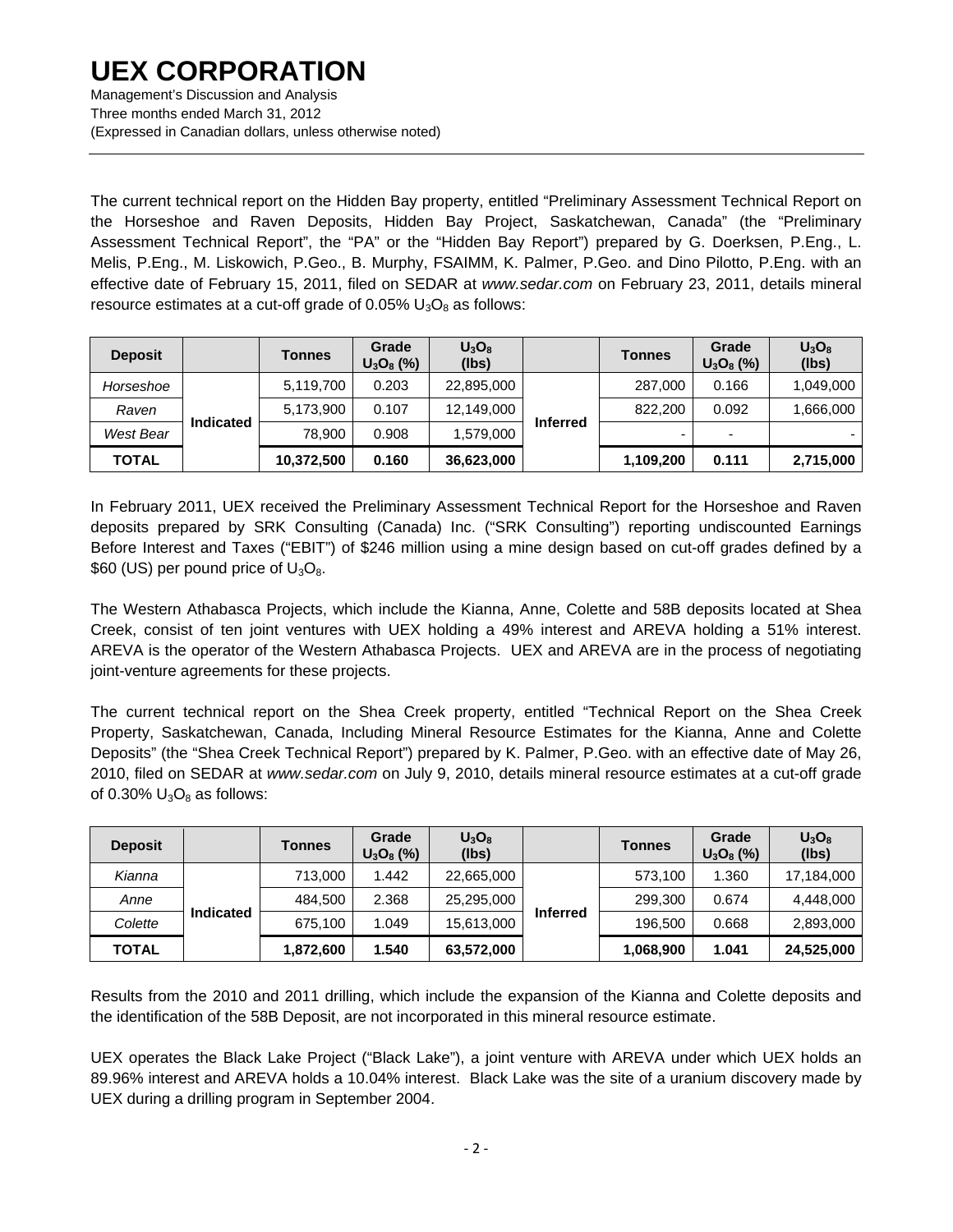Management's Discussion and Analysis Three months ended March 31, 2012 (Expressed in Canadian dollars, unless otherwise noted)

UEX has an option with JCU to acquire a 25% interest in the Beatty River Project ("Beatty River") located in the western Athabasca Basin in northern Saskatchewan by funding \$865,000 in exploration expenditures by December 31, 2013. Beatty River is located 40 kilometres south of the Shea Creek uranium deposits. At present, AREVA, the operator, holds a 50.7% interest and JCU holds a 49.3% interest in Beatty River. Expenditures under this agreement by UEX to March 31, 2012 amounted to \$851,836.

### *Growth Strategy*

The main growth strategies of UEX are:

- To continue the exploration and development work required to delineate and develop economic uranium resources at Shea Creek;
- To advance the development process at the Horseshoe, Raven and West Bear uranium deposits to a production decision;
- To maintain, explore and advance to discovery its other uranium projects; and
- To pursue a diversified portfolio of uranium projects from early exploration through to development and production.

#### *Uranium Industry Trends*

A number of trends in the nuclear industry have the potential to affect UEX's business environment. The earthquake and tsunami that struck Japan last year and their effect on the Fukushima nuclear plants (together referred to as the "Event") resulted in downward pressure on the spot price of  $U_3O_8$ . Many companies in the uranium exploration and development industry have experienced a corresponding reduction in the trading value of their shares. The long-term effect of this Event on UEX and the uranium industry continues to be evaluated.

At the beginning of 2011, the spot and long-term prices of  $U_3O_8$  were \$62.50 (US) per pound and \$65.00 (US) per pound respectively. During the latter part of 2011, the spot price had decreased and was \$51.75 (US) per pound as at December 31, 2011. As at UEX's 2011 fiscal year end, the long-term uranium price had decreased by \$2.00 (US) per pound to \$63.00 (US) per pound. As at the date of this document the spot price is \$51.75 (US) per pound of  $U_3O_8$  and the long-term price is \$60.00 (US) per pound of  $U_3O_8$ . Spot and long-term uranium prices stated are as reported by The Ux Consulting Company, LLC at *www.uxc.com*.

In recent years, and prior to the Event, the nuclear industry had seen increased capacity at existing nuclear plants, extensions of plant licenses, and new plant planning and construction. Electricity demands are rising rapidly worldwide. Public opinion in many countries had moved in favour of nuclear power, and high oil prices had made nuclear energy the lowest-cost option in some countries. In the U.S., other than hydro, nuclear energy is the least expensive source of electricity, and several U.S. utilities had taken steps toward the planning and construction of new nuclear power plants. Of significance, in February 2012, the U.S. Nuclear Regulatory Commission approved a combined construction and operating licence to build two new AP1000 reactors, the first approvals granted in approximately three decades.

Global warming and clean energy concerns also supported increased interest in nuclear power. In view of the Event, several countries have publically stated they will review their existing and future plans related to nuclear energy, and in 2011, Germany, with 9 reactors accounting for less than 5% of world uranium demand, announced that it would plan to exit nuclear generation by 2022. Conversely, significantly more reactors are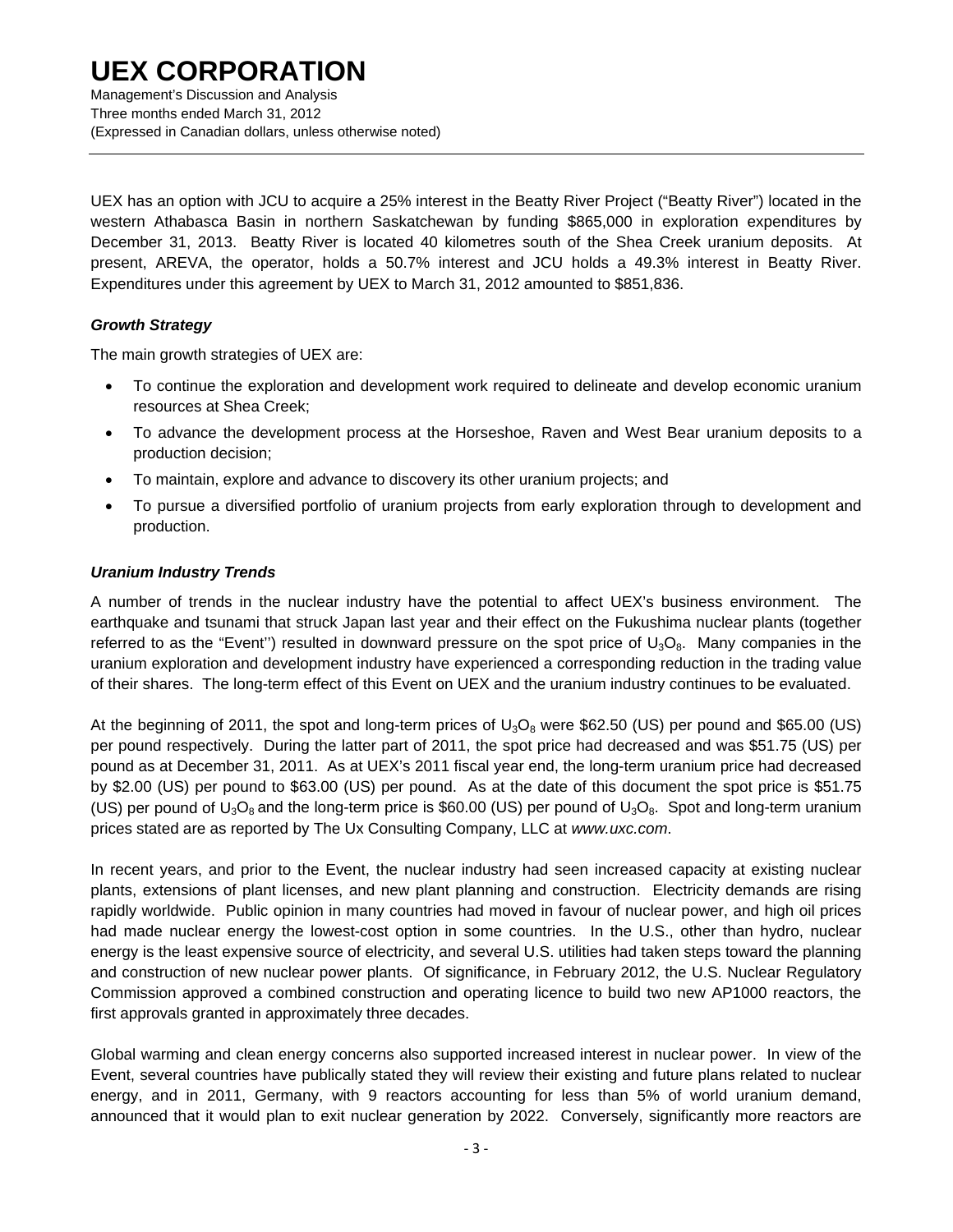Management's Discussion and Analysis Three months ended March 31, 2012 (Expressed in Canadian dollars, unless otherwise noted)

under construction or being planned worldwide than are proposed to be decommissioned. In particular, China, India and Russia have 43 reactors in the construction stage and 84 reactors in the planning stage. Reactors in Japan continue to undergo stress tests before they return to active service. Canada recently signed an agreement allowing for the export of uranium to China which will, when ratified, allow Canadian producers access to the fastest growing consumer of uranium in the world.

### *Uranium Supply and Demand*

Uranium supply sources include primary mine production and secondary sources. Principal primary producers of uranium include Cameco Corporation ("Cameco") and the AREVA group, both of which produce from deposits in the Athabasca Basin of northern Saskatchewan. In 2011, worldwide annual consumption was estimated at approximately 165 million pounds  $U_3O_8$ . World primary production in 2011 was estimated at approximately 143 million pounds  $U_3O_8$ . The resulting shortfall between consumption and production has been covered by several secondary sources including excess inventories held by utilities, producers, other fuel cycle participants, reprocessed uranium and plutonium derived from used reactor fuel, and uranium derived from the dismantling of Russian nuclear weapons. These secondary sources will likely decline in importance as excess inventories and recycled uranium from nuclear weapons are progressively consumed, resulting in the need for further primary mine supply. In particular, the HEU (Highly Enriched Uranium) agreement for supply of uranium from Russia to the United States terminates at the end of 2013 and will likely reduce supply by approximately 24 million pounds  $U_3O_8$  annually.

Demand for uranium is directly linked to the level of electricity generated by nuclear power plants. Currently, 435 reactors are operable in 31 countries worldwide. Nuclear electricity generation worldwide has been growing, since world nuclear generating capacity has continued to expand as more reactors are built than are closed, and existing reactors are being operated at higher capacity. Presently, there are 62 reactors under construction and by the year 2021 it has been estimated that there will be 96 net new operating reactors worldwide. Countries continue to evaluate the electrical needs of their populations; however, as a result of the Event, new reactors may be delayed or require additional approvals.

### *Long-Term Outlook*

In the Company's view, the long-term uranium outlook is extremely positive as demand for electricity continues to grow. Nuclear energy, which is safe, clean, reliable and affordable, will remain an important part of the world's energy mix. The shortfall of supply for 2012 is estimated to be 25 million pounds  $U_3O_8$  and this shortfall will likely increase throughout the current decade. New reactors will come on stream and many existing reactors, now off-line for inspection, are expected to be re-commissioned. The long-term fundamentals that have driven the growth of the nuclear industry during the past few years remain strong.

### **Selected Financial Information**

The following is selected financial data from the audited financial statements of UEX for the last three completed fiscal years. The data should be read in conjunction with the audited financial statements for the years ended December 31, 2011 and December 31, 2010 and the notes thereto.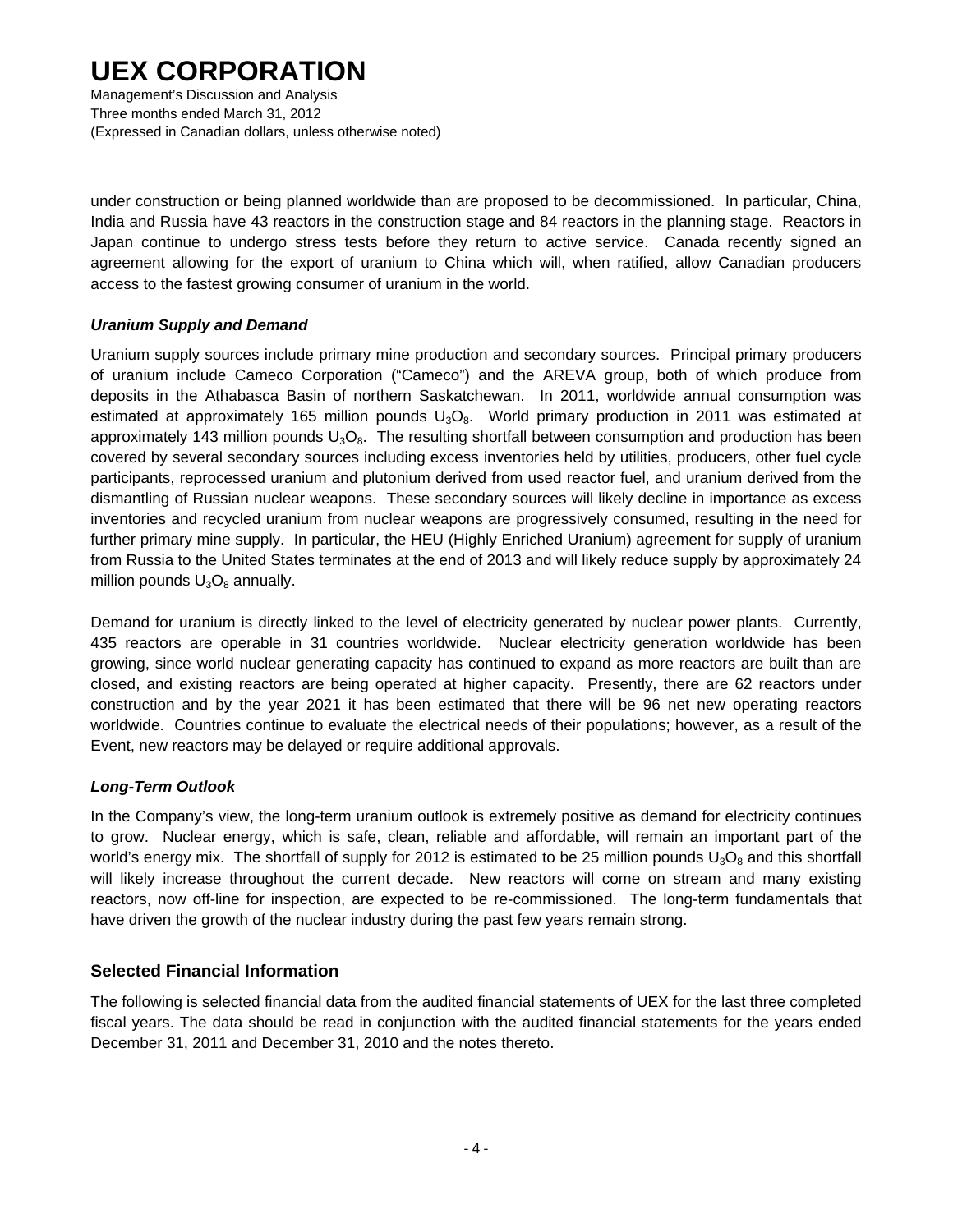Management's Discussion and Analysis Three months ended March 31, 2012 (Expressed in Canadian dollars, unless otherwise noted)

|                                                         | December 31, 2011<br><b>IFRS</b> | December 31, 2010<br><b>IFRS</b> | December 31, 2009<br><b>Canadian GAAP</b> |
|---------------------------------------------------------|----------------------------------|----------------------------------|-------------------------------------------|
| Interest income                                         | \$<br>108.911                    | \$<br>85.131                     | \$<br>85,704                              |
| Net loss for the year                                   | (5,405,217)                      | (6,915,077)                      | (8,020,216)                               |
| Basic and diluted loss<br>per share                     | (0.027)                          | (0.035)                          | (0.042)                                   |
| Capitalized exploration and<br>development expenditures | 10,970,686                       | 8,271,153                        | 14,503,291                                |
| Total assets                                            | 160,680,154                      | 163,203,731                      | 163,317,185                               |

### **Summary of Annual Financial Results**

The following quarterly financial data is derived from the unaudited condensed interim financial statements of UEX as at (and for) the three-month periods ended on the dates indicated below. UEX's business is not affected by seasonality as the Company is able to perform exploration and development work year round. Variations in capitalized exploration and development expenditures from quarter to quarter and year to year are affected by the timing and size of the exploration and development programs in the periods. Variations in net loss are primarily affected by the number of options granted in the year and the associated inputs used in calculating share-based payment expense as well as by the timing of mineral property impairments that may have occurred during the period.

### **Summary of Quarterly Financial Results (Unaudited)**

|                                                         | 2012<br><b>Quarter 1</b> | 2011<br><b>Quarter 4</b> | 2011<br><b>Quarter 3</b> | 2011<br><b>Quarter 2</b> |
|---------------------------------------------------------|--------------------------|--------------------------|--------------------------|--------------------------|
| Interest income                                         | \$<br>13,104             | \$<br>1,218              | \$<br>78,489             | \$<br>8,818              |
| Net loss for the period                                 | (505, 624)               | (1,913,444)              | (412, 693)               | (927, 929)               |
| Basic and diluted loss<br>per share                     | (0.002)                  | (0.009)                  | (0.002)                  | (0.005)                  |
| Capitalized exploration and<br>development expenditures | 1,294,145                | 2,011,377                | 4,362,578                | 2,789,720                |
| Total assets                                            | 175,242,789              | 160,680,154              | 164,219,390              | 164,409,766              |
|                                                         |                          |                          |                          |                          |
|                                                         | 2011<br><b>Quarter 1</b> | 2010<br><b>Quarter 4</b> | 2010<br><b>Quarter 3</b> | 2010<br><b>Quarter 2</b> |
| Interest income                                         | \$<br>20,386             | \$<br>12,151             | \$<br>23,124             | \$<br>28,345             |
| Net loss for the period                                 | (2, 151, 151)            | (4,212,396)              | (359, 284)               | (669, 202)               |
| Basic and diluted loss<br>per share                     | (0.011)                  | (0.021)                  | (0.002)                  | (0.003)                  |
| Capitalized exploration and<br>development expenditures | 1,807,011                | 799,200                  | 1,724,080                | 2,673,131                |
| Total assets                                            | 163,544,002              | 163,203,731              | 159,774,401              | 159,940,561              |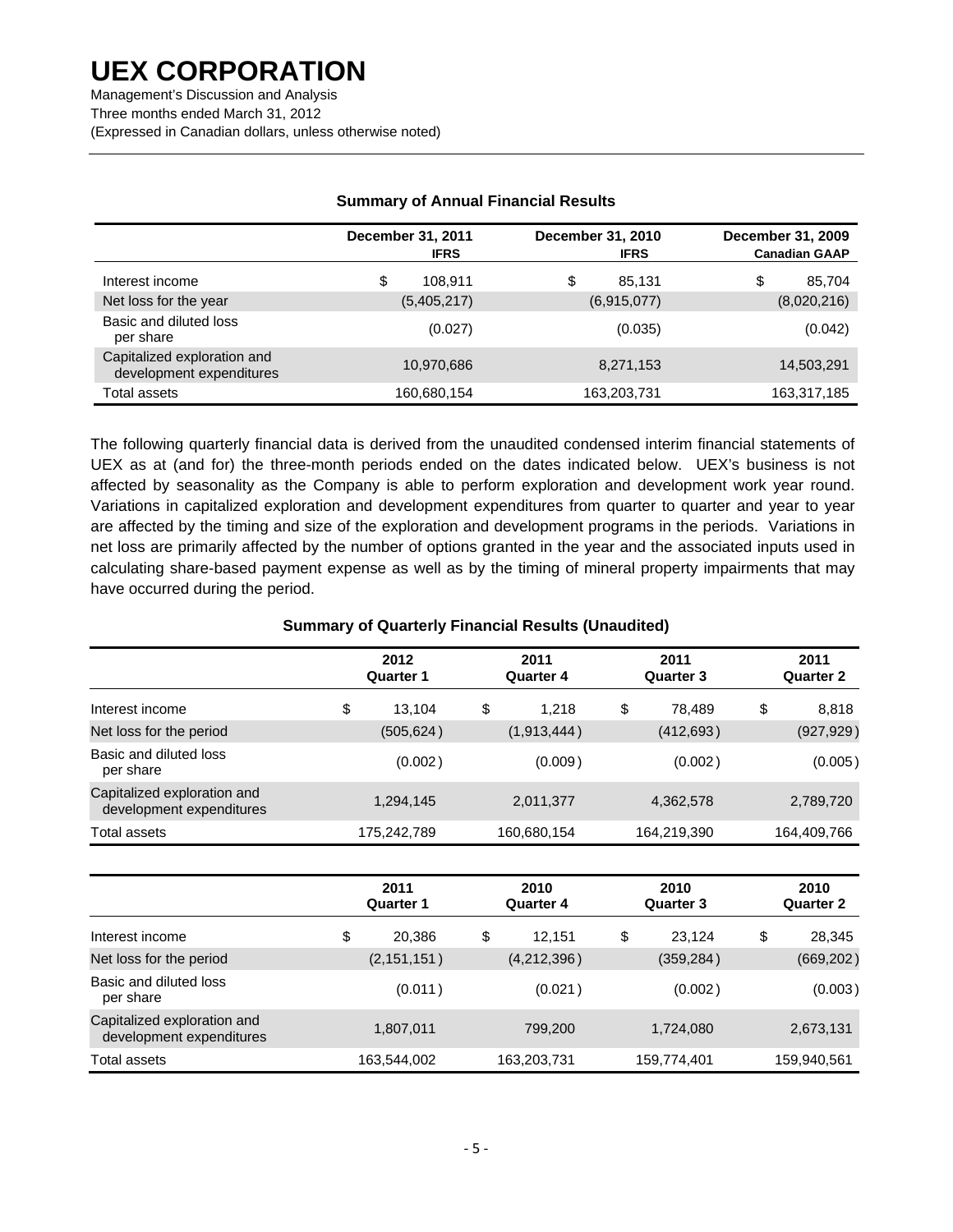Management's Discussion and Analysis Three months ended March 31, 2012 (Expressed in Canadian dollars, unless otherwise noted)

### **Share Capital**

The Company is authorized to issue an unlimited number of common shares without par value, of which 221,488,679 common shares were issued and outstanding as at March 31, 2012, and an unlimited number of preferred shares (no par value) issuable in series, of which 1,000,000 preferred shares have been designated Series 1 Preferred Shares, none of which are issued and outstanding. At March 31, 2012, the Company had reserved a total of 19,060,700 common shares related to director, employee and consultant share purchase options. The share purchase options are exchangeable into common shares at exercise prices ranging from \$0.72 per share to \$3.56 per share.

As at May 3, 2012, there were 221,488,679 common shares issued and outstanding and 19,060,700 share purchase options outstanding for a total of 240,549,379 on a fully-diluted basis.

### **Results of Operations for the Three-Month Period Ended March 31, 2012**

The following information should be read in conjunction with the unaudited condensed interim financial statements for the three-month periods ended March 31, 2012 and March 31, 2011.

For the three-month period ended March 31, 2012 the Company reported a net loss of \$505,624 versus a net loss of \$2,151,151 for the three-month period ended March 31, 2011. The net loss for the three-month period ended March 31, 2011 was higher due primarily to the renunciation of flow-through amounts which led to a large tax expense of \$1,449,145 in 2011. No similar tax expense occurred in the first quarter of 2012 as all of the flow-through amounts were fully expended in 2011 with respect to the 2010 flow-through placement.

Interest income was \$13,104 for the three-month period ended March 31, 2012 versus \$20,386 for the threemonth period ended March 31, 2011. This revenue relates to interest earned on short-term cash deposits net of Part XII.6 tax, if any. The decrease in interest income during the three-month period ended March 31, 2012 was due primarily to a lower level of funds invested, offset by a decrease in Part XII.6 tax of \$38,389, as compared to the same period in the previous year.

The vesting of share purchase options during the three-month period ended March 31, 2012 resulted in total share-based compensation expense of \$306,922, of which \$88,272 was allocated to mineral property expenditures and the remaining \$218,650 was charged to operations. The vesting of share purchase options during the three-month period ended March 31, 2011 resulted in total share based compensation expense of \$246,383, of which \$62,055 was allocated to mineral property expenditures and \$184,328 was charged to operations. These differences in share-based compensation expense relate primarily to a larger number of share purchase options vesting in the three-month period ended March 31, 2012 versus March 31, 2011.

The deferred income tax recovery for the three-month period ended March 31, 2012 was \$105,007 and was a result primarily of the loss in the period from overhead costs, compared to the deferred income tax expense for the three-month period ended March 31, 2011 of \$1,449,145 which primarily reflected the renunciation of the tax benefits associated with the 2010 flow-through placement under the look-back rule of \$2,395,093, net of the flow-through premium of \$806,428.

Legal and audit fees decreased by \$27,274 because the Company did not incur costs associated with the transition to IFRS that were included in the previous period. Salaries, termination and placement fees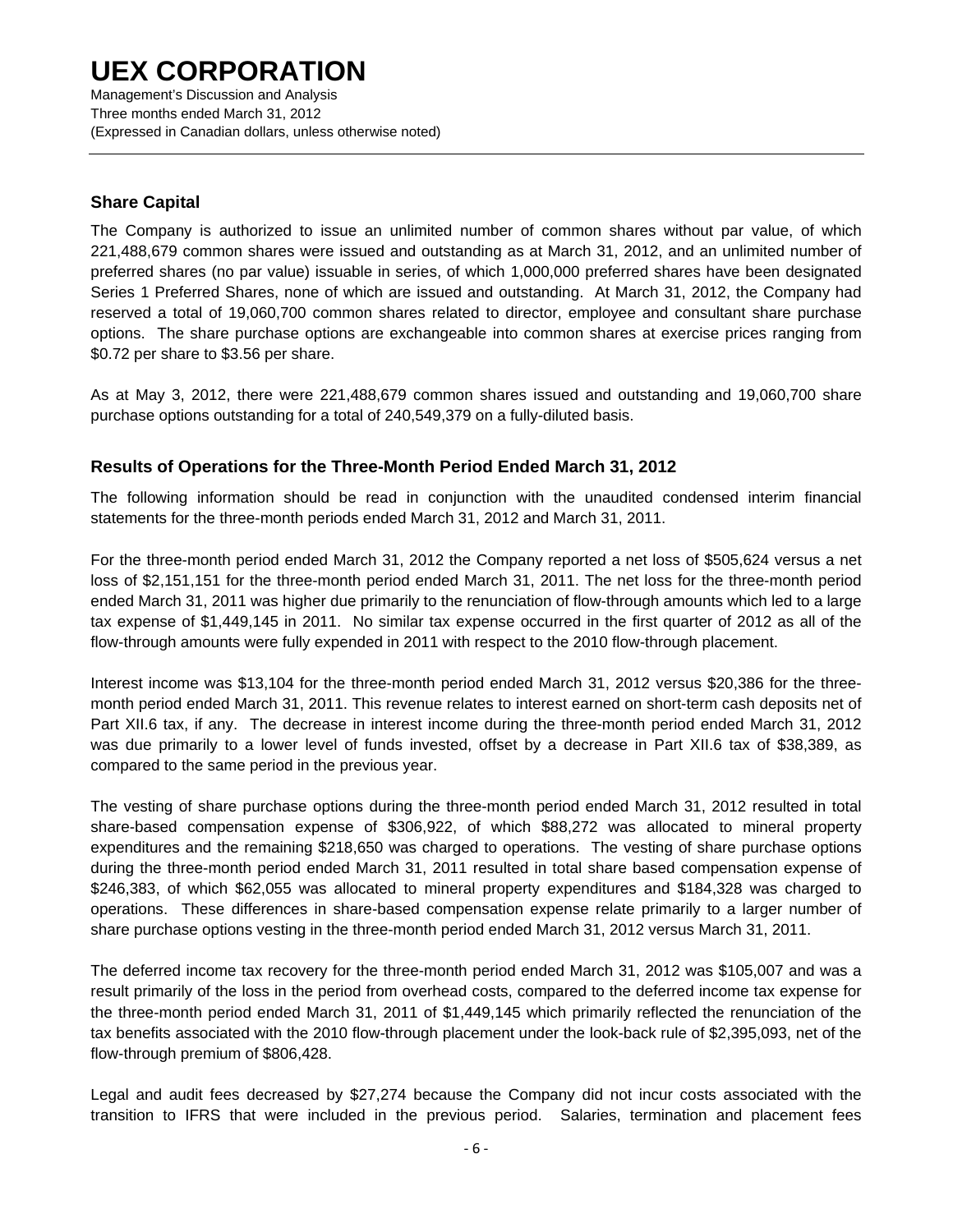Management's Discussion and Analysis Three months ended March 31, 2012 (Expressed in Canadian dollars, unless otherwise noted)

decreased by \$84,751 because a \$75,000 severance payment and a \$30,375 placement fee incurred in the comparative period were non-recurring. These reductions were offset by an increase in salaries and by fees for one director which were not incurred in the comparative quarter. Travel and promotion expenses for the period increased by \$33,441 as compared to the previous period due to increased investor relations activities and associated travel costs.

The continuity of expenditures on UEX's uranium projects for the three-month periods ended March 31, 2012 and 2011 is as follows:

| Project             | <b>Balance</b><br>December 31<br>2011 | <b>Exploration</b><br>expenditures<br>during the period | <b>Balance</b><br>March 31<br>2012 |
|---------------------|---------------------------------------|---------------------------------------------------------|------------------------------------|
| Hidden Bay          | 72,668,796<br>S.                      | \$<br>1,099,523                                         | \$<br>73,768,319                   |
| Western Athabasca   | 56,011,738                            | 182,957                                                 | 56,194,695                         |
| <b>Black Lake</b>   | 15,188,721                            | 5,011                                                   | 15,193,732                         |
| Riou Lake           | 10,385,783                            | 3,074                                                   | 10,388,857                         |
| <b>Beatty River</b> | 856,088                               | 3,580                                                   | 859,668                            |
|                     | \$155,111,126                         | \$<br>1,294,145                                         | \$156,405,271                      |
|                     |                                       |                                                         |                                    |

| Project             | <b>Balance</b><br>December 31<br>2010 | <b>Exploration</b><br>expenditures<br>during the period | <b>Balance</b><br>March 31<br>2011 |
|---------------------|---------------------------------------|---------------------------------------------------------|------------------------------------|
| Hidden Bay          | 66,679,440<br>S.                      | \$<br>1,418,299                                         | \$<br>68,097,739                   |
| Western Athabasca   | 51,154,841                            | 376,365                                                 | 51,531,206                         |
| <b>Black Lake</b>   | 15,130,203                            | 7,181                                                   | 15,137,384                         |
| <b>Riou Lake</b>    | 12,209,890                            | 5,307                                                   | 12,215,197                         |
| <b>Beatty River</b> | 849.833                               | (141)                                                   | 849,692                            |
|                     | \$146,024,207                         | \$<br>1,807,011                                         | \$147,831,218                      |

For further information regarding exploration expenditures on the projects shown in the table above, please refer to "Exploration and Development Activities."

During the three-month period ended March 31, 2012, the Company incurred exploration and development expenditures totaling \$1,200,351, before non-cash share-based compensation and depreciation totaling \$93,794. Exploration and development expenditures during the three-month period ended March 31, 2011 totaled \$1,733,532, before non-cash share-based compensation and depreciation totaling \$73,479. This \$533,181 decrease in expenditures before non-cash items, during the three-month period ended March 31, 2012, was due to a smaller drilling program at the Hidden Bay Project and a later start to exploration on the Western Athabasca Projects, than in the comparative period.

### **Financing Activities**

On March 13, 2012, the Company completed an underwritten bought deal public financing for 11,000,000 common shares at a price of \$0.80 per share for gross proceeds of \$8,800,000. Share issue costs include a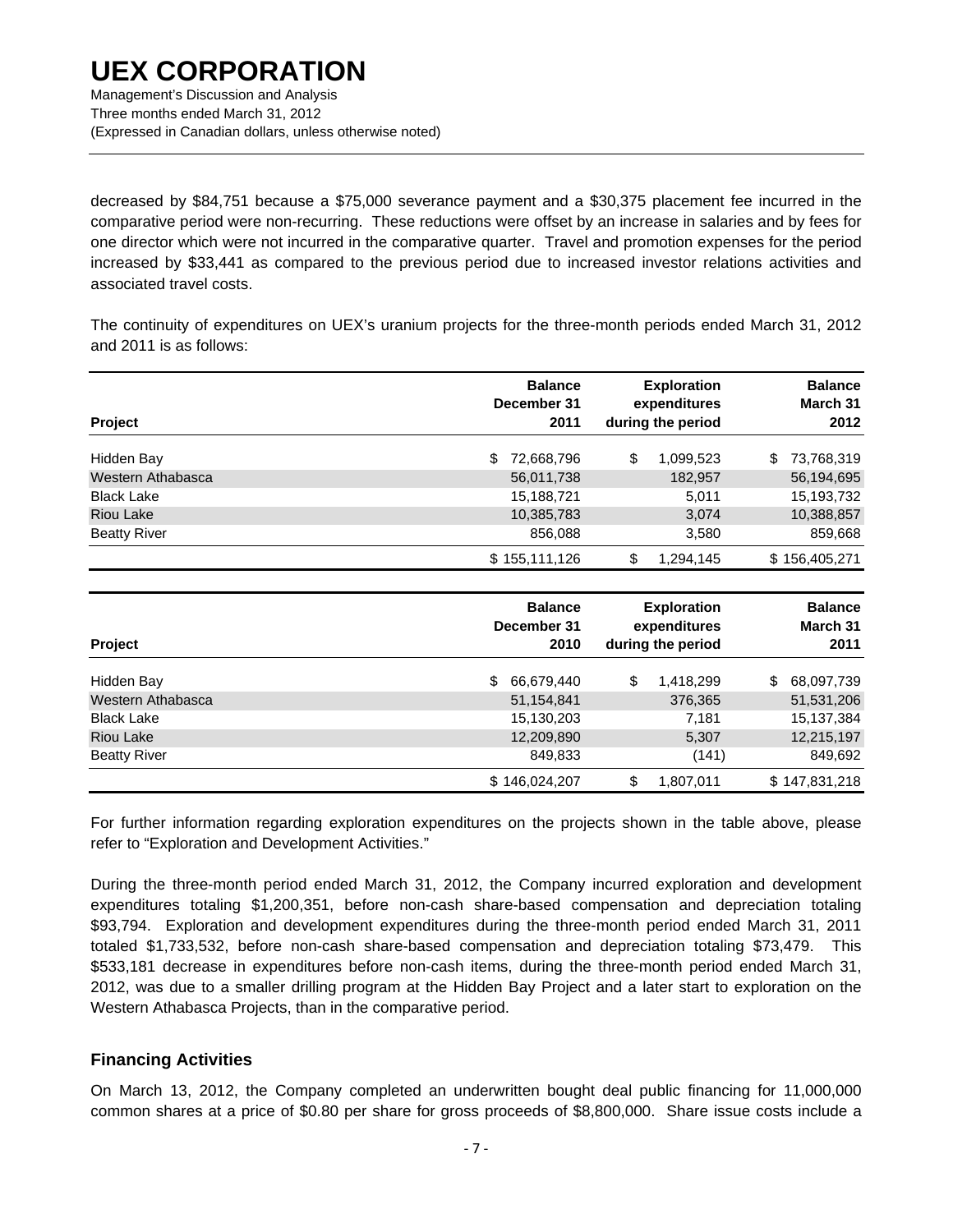Management's Discussion and Analysis Three months ended March 31, 2012 (Expressed in Canadian dollars, unless otherwise noted)

cash commission of \$440,000 and other issuance costs of \$268,542. Cameco exercised its pre-emptive right to participate in the offering and purchased 3,208,902 shares so as to maintain its ownership at approximately 22.58% on the same terms as the offering, except no cash commission was payable.

On March 14, 2012, the Company completed a non-brokered private placement of 3,260,869 flow-through shares at a price of \$0.92 per share for gross proceeds of \$3,000,000 with issue costs of \$37,044 and no commission payable. A flow-through premium related to the sale of the associated tax benefits was determined to be \$97,826 on issuance. Cameco exercised its pre-emptive right to participate in the offering and purchased 951,256 common shares at a non-flow-through price of \$0.84 per share offered by the Company, so as to maintain its ownership interest at approximately 22.58%.

In the three months ended March 31, 2011, the Company did not raise any equity through public or private offerings.

The Company issued 205,000 common shares on the exercise of share purchase options for proceeds of \$192,350 during the three-month period ended March 31, 2011. No share purchase options were exercised during the three-month period ended March 31, 2012.

During the quarter ended March 31, 2011 the Company renounced \$9,075,000 of tax deductions associated with the flow-through funds raised in 2010 and accrued \$38,389 with respect to Part XII.6 tax for unspent amounts. During the quarter ended March 31, 2012, the Company did not have an obligation to renounce flowthrough expenditures and did not incur any Part XII.6 tax.

### **Liquidity and Capital Resources**

As UEX has not begun production on any of its mineral properties, the Company does not generate cash from operations. As at March 31, 2012, the Company had current assets of \$18,743,195, including \$18,509,838 in cash and cash equivalents, compared to current assets as at December 31, 2011 that totaled \$5,468,840 and included \$5,266,660 in cash and cash equivalents. Working capital at March 31, 2012 was \$17,735,214, compared to working capital of \$5,004,439 at December 31, 2011. At March 31, 2012, the Company's cash balances were invested in highly liquid term deposits redeemable within 90 days or less. The Company had sufficient cash resources at March 31, 2012 to fund its approved 2012 budgets for exploration, development and administrative costs.

Accounts payable and other liabilities at March 31, 2012 were \$1,007,981, and included \$97,826 relating to a flow-through share premium liability, which is higher than the December 31, 2011 balance of \$464,401. At March 31, 2012 trade payables were \$832,158 versus \$367,197 at December 31, 2011 with the difference being comprised primarily of amounts owed to a drilling contractor for exploration work performed on the Hidden Bay Project, amounts relating to consultants also working on the Hidden Bay Project, and amounts owed for legal and audit services relating to the Company's March 2012 share placements.

The Company's net deferred income tax liability of \$12,880,199 at March 31, 2012 is comprised of a \$15,416,863 deferred income tax liability related to the tax effect of the difference between the carrying value of the Company's mineral properties and their tax values, offset by the Company's deferred income tax assets totaling \$2,536,664. At December 31, 2011, the Company's net deferred income tax liability was \$13,186,514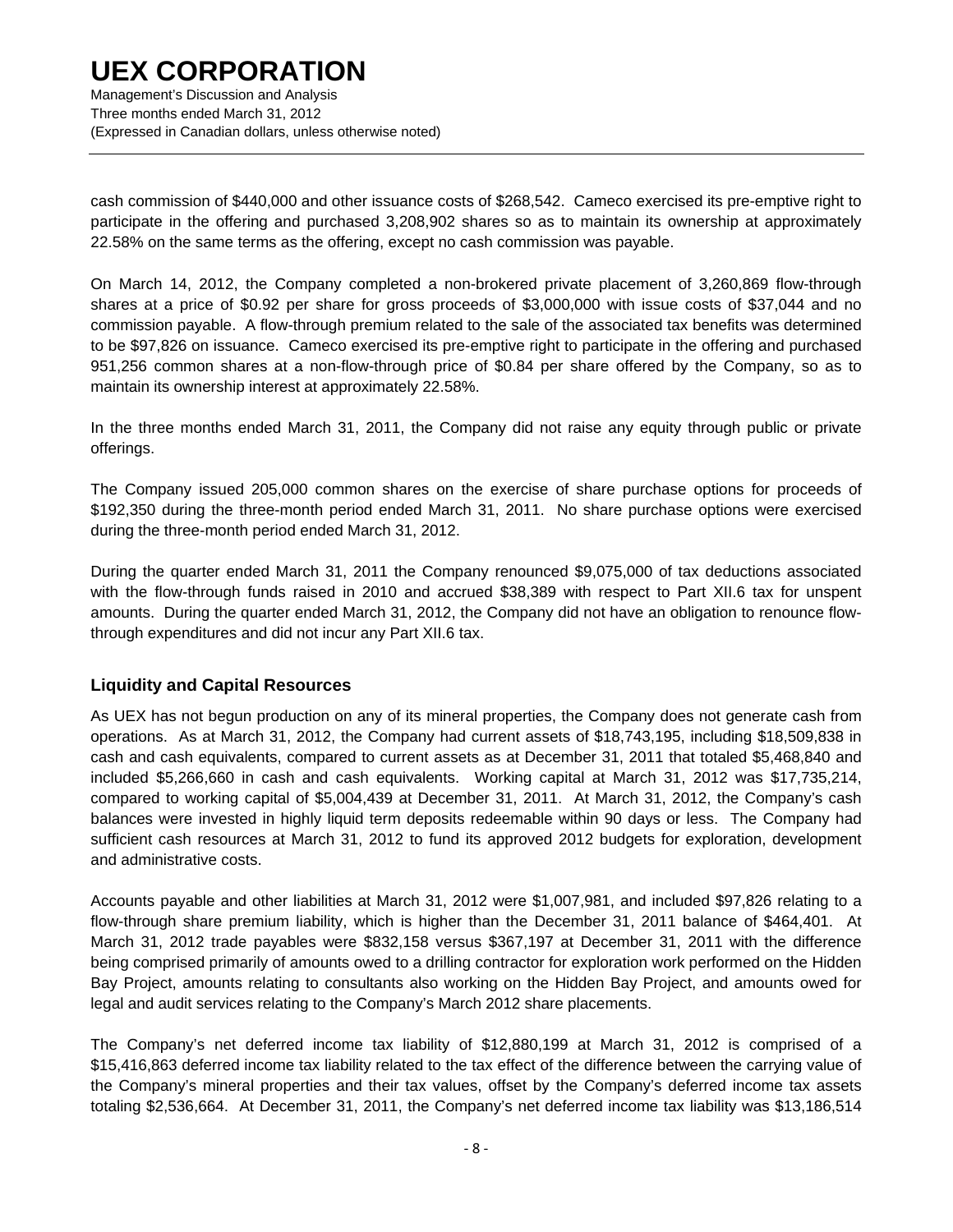Management's Discussion and Analysis Three months ended March 31, 2012 (Expressed in Canadian dollars, unless otherwise noted)

and was comprised of a \$15,415,371 deferred income tax liability related to the tax effect of the difference between the carrying value of the Company's mineral properties and their tax values, offset by the Company's deferred income tax assets totaling \$2,228,857. The main reason for the decrease in the liability is that the majority of the exploration work performed at Hidden Bay in the quarter was not funded by flow-through dollars.

### **Commitments**

In the normal course of business, the Company enters into contracts and performs business activities that give rise to commitments for future minimum payments. The Company has an obligation under an operating lease for its office premises until November 30, 2015. Future minimum lease payments as at March 31, 2012 are as follows:

|                           | 2012     | 2013     | 2014      | 2015     | 2016      |
|---------------------------|----------|----------|-----------|----------|-----------|
| Lease for office premises | \$43.270 | \$59.110 | \$ 60,566 | \$56.743 | \$<br>nıl |

The Company has no other financial commitments or obligations beyond those required to fund exploration with respect to \$3.0 million of flow-through monies raised in March of 2012, the maintenance of title to its mineral properties and its option agreement obligations to JCU.

### **Off-Balance Sheet Arrangements**

The Company does not have any off-balance sheet arrangements.

### **Financial Instruments**

The Company's financial instruments consist of cash and cash equivalents, amounts receivable and accounts payable and other liabilities. Interest income is recorded in the statement of operations and comprehensive loss. Cash and cash equivalents, as well as amounts receivable, are classified as loans and receivables, and accounts payable and other liabilities are classified as other financial liabilities and recorded at amortized cost using the effective interest rate method. In addition, any impairment of loans and receivables is deducted from amortized cost. The Company does not hold any derivative financial instruments.

The Company operates entirely in Canada and is not subject to any significant foreign currency risk. The Company's financial instruments are exposed to limited liquidity risk, credit risk and market risk.

Liquidity risk is the risk that the Company will not be able to meet its financial obligations as they fall due. The Company manages liquidity risk through the management of its capital structure. The Company's objective when managing capital is to safeguard the Company's ability to continue as a going concern in order to pursue the exploration and development programs on its mineral properties. The Company manages its capital structure, consisting of shareholders' equity, and makes adjustments to it, based on funds available to the Company, in order to support the exploration and development of its mineral properties. Historically, the Company has relied exclusively on the issuance of common shares for its capital requirements. Accounts payable and other liabilities are due within the current operating period.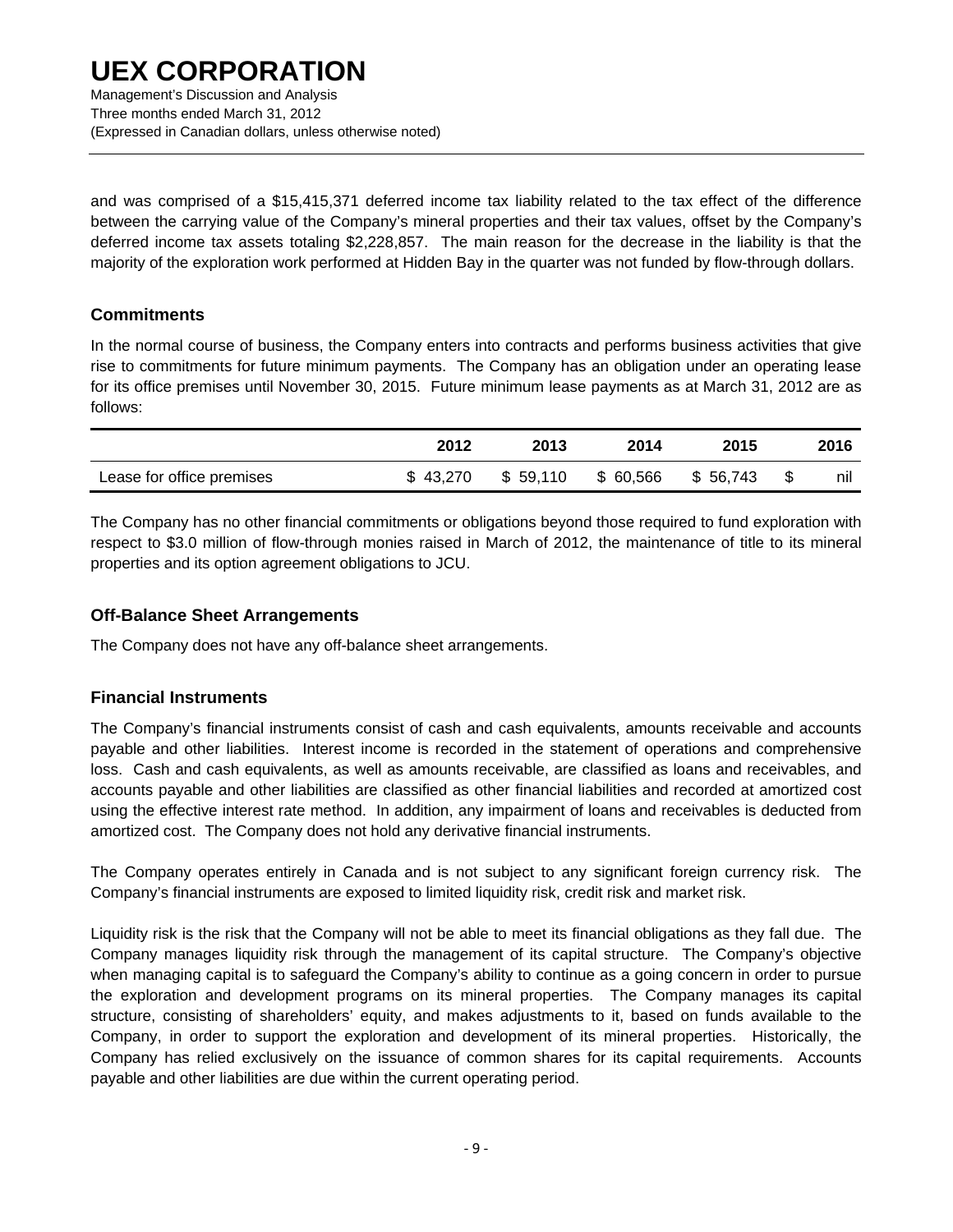Management's Discussion and Analysis Three months ended March 31, 2012 (Expressed in Canadian dollars, unless otherwise noted)

Credit risk is the risk of an unexpected loss if a third party to a financial instrument fails to meet its contractual obligations. The Company's exposure to credit risk includes cash and cash equivalents and amounts receivable. The Company reduces its credit risk by maintaining its bank accounts at large international financial institutions. The maximum exposure to credit risk is equal to the carrying value of cash and cash equivalents and amounts receivable. The Company's investment policy is to invest its cash in highly liquid short-term interest-bearing investments that are redeemable 90 days or less from the original date of acquisition.

Market risk is the risk that changes in market prices such as foreign exchange rates and interest rates will affect the Company's income. The Company is subject to interest rate risk on its cash and cash equivalents. The Company reduces this risk by investing its cash in highly liquid short-term interest-bearing investments that earn interest on a fixed rate basis.

The carrying values of amounts receivable and accounts payable and other liabilities are a reasonable estimate of their fair values because of the short period to maturity of these instruments.

### **Related Party Transactions**

The Company was involved in the following related party transactions for the three months ended March 31, 2012 and 2011:

|                                                               | Three months ended<br>March 31 |             |  |
|---------------------------------------------------------------|--------------------------------|-------------|--|
|                                                               | 2012                           | 2011        |  |
| Other consultants <sup>(1)</sup>                              | 24,843<br>SS.                  | \$41,120    |  |
| Other consultants share-based payments <sup>(2)</sup>         | 3,560                          |             |  |
| Panterra Geoservices Inc. <sup>(3)</sup>                      | 5,000                          | 8,250       |  |
| Panterra Geoservices Inc. share-based payments <sup>(2)</sup> | 13,046                         | 33,457      |  |
|                                                               | 46,449<br>S                    | 82.827<br>S |  |

(1) Other consultants include close members of the family of R. Sierd Eriks, UEX's Vice-President of Exploration, who provide geological consulting services with specific services invoiced as provided.

<sup>(2)</sup> Share-based compensation expense is the fair value of options granted which have been calculated using the Black-Scholes option-pricing model and the assumptions disclosed in Note 10(c) of the 2011 annual financial statements.

<sup>(3)</sup> Panterra Geoservices Inc. is a company owned by David Rhys, a member of the management advisory board that provides geological consulting services to the Company. The management advisory board members are not paid a retainer or fee; specific services are invoiced as provided.

### **Accounting Policies**

The accounting policies and methods employed by the Company determine how it reports its financial condition and results of operations, and may require management to make judgments or rely on assumptions about matters that are inherently uncertain. The Company's unaudited interim condensed results of operations are reported using policies and methods which are the same as those applied by the Company in its financial statements as at and for the year ended December 31, 2011. In preparing financial statements in accordance with International Accounting Standards ("IAS") 34 *Interim Financial Reporting*, as issued by the International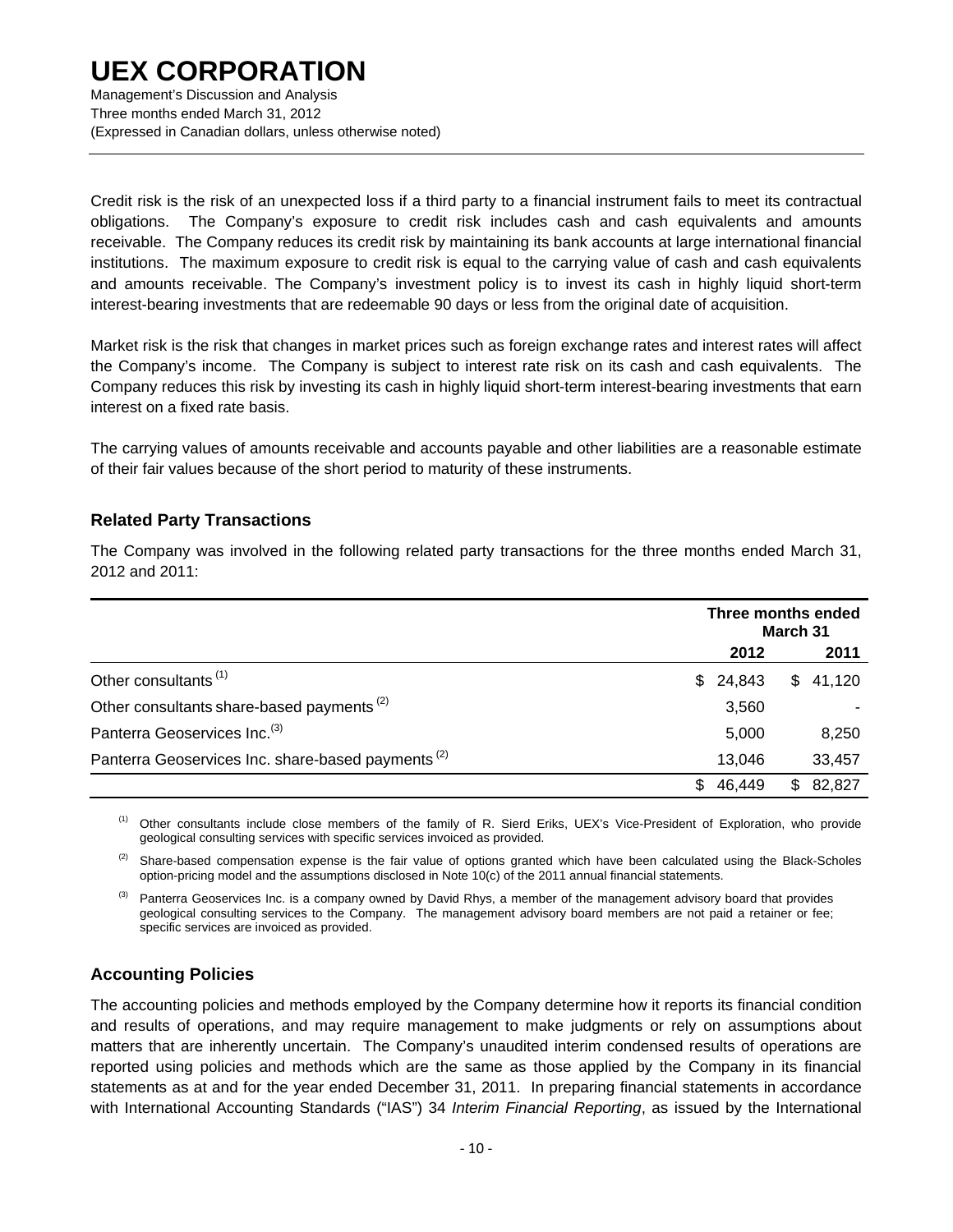Management's Discussion and Analysis Three months ended March 31, 2012 (Expressed in Canadian dollars, unless otherwise noted)

Accounting Standards Board ("IASB"), management is required to make estimates and assumptions that affect the reported amounts of assets, liabilities, revenues and expenses for the period. Management reviews its estimates and assumptions on an ongoing basis using the most current information available.

### **Critical Accounting Estimates**

The Company prepares its unaudited interim condensed financial statements in accordance with IAS 34 *Interim Financial Reporting*, as issued by the IASB, which require management to estimate various matters that are inherently uncertain as of the date of the financial statements. Accounting estimates are deemed critical when a different estimate could have reasonably been used or where changes in the estimate are reasonably likely to occur from period to period, and would materially impact the Company's financial statements. The Company's significant accounting policies are discussed in the Company's 2011 annual financial statements. Critical estimates inherent in these accounting policies are discussed below.

#### *Valuation of mineral properties*

The recovery of amounts shown for exploration and evaluation assets is dependent upon the discovery of economically recoverable resources, the ability of the Company to obtain financing to complete exploration and development of the properties, and on future profitable production or proceeds of disposition. The Company recognizes in income costs recovered on mineral properties when amounts received or receivable are in excess of the carrying amount. Upon transfer of exploration and evaluation assets into development properties, all subsequent expenditures on the exploration, construction, installation or completion of infrastructure facilities is capitalized within development properties.

All capitalized exploration and evaluation assets are monitored for indications of impairment. Where a potential impairment is indicated, assessments are performed for each area of interest. To the extent that the exploration expenditures are not expected to be recovered, this amount is recorded as a write-down of interest in mineral properties in the statement of operations and comprehensive loss in the period.

#### *Environmental rehabilitation provision*

The Company recognizes the fair value of a liability for environmental rehabilitation in the period in which the Company is legally or constructively required to remediate, if a reasonable estimate of fair value can be made, based on an estimated future cash settlement of the environmental rehabilitation obligation, discounted at a pretax rate that reflects the current market assessments of the time value of money and the risks specific to the obligation. The environmental rehabilitation obligation is capitalized as part of the carrying amount of the associated long-lived asset and a liability is recorded. The environmental rehabilitation cost is amortized on the same basis as the related asset. The liability is adjusted for the accretion of the discounted obligation and any changes in the amount or timing of the underlying future cash flows. Significant judgments and estimates are involved in forming expectations of the amounts and timing of environmental rehabilitation cash flows. The Company has assessed each of its mineral projects and determined that no material environmental rehabilitations exist as the disturbance to date is minimal.

#### *Share-based payments*

The Company has a share option plan which is described in Note 10(c) of the unaudited condensed interim financial statements for the three months ended March 31, 2012. The fair value of all share-based awards is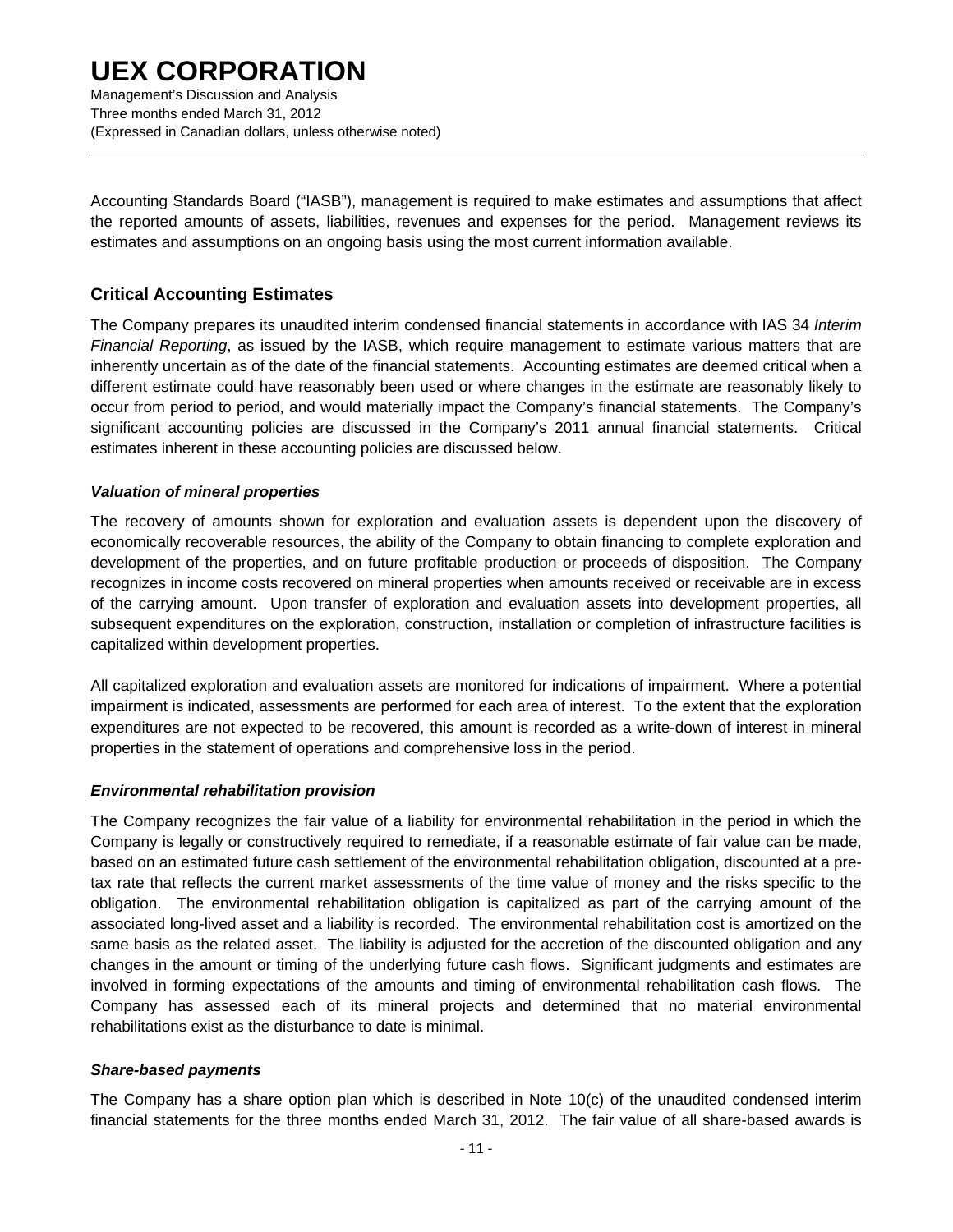Management's Discussion and Analysis Three months ended March 31, 2012 (Expressed in Canadian dollars, unless otherwise noted)

estimated using the Black-Scholes option-pricing model at the grant date and amortized over the vesting periods. An individual is classified as an employee when the individual is an employee for legal or tax purposes (direct employee) or provides services similar to those performed by a direct employee, including directors of the Company. Share-based payments to non-employees are measured at the fair value of the goods or services received, or the fair value of the equity instruments issued if it is determined the fair value of the goods or services cannot be reliably measured, and are recorded at the date the goods or services are received. The amount recognized as an expense is adjusted to reflect the number of awards expected to vest.

None of the Company's awards call for settlement in cash or other assets. Upon the exercise of the share purchase options, consideration paid together with the amount previously recognized in the share-based payments reserve is recorded as an increase in share capital. The offset to the recorded cost is to share-based payments reserve. Consideration received on the exercise of share purchase options is recorded as share capital and the related share-based payments value in the reserve is transferred to share capital. Charges for share purchase options that are forfeited before vesting are reversed from share-based payments reserve. For those share purchase options that expire or are forfeited after vesting, the recorded value is transferred to retained earnings (deficit).

### **Recent Accounting Announcements**

The International Accounting Standards Board issued the following IFRSs with an effective date for year ends starting on or after January 1, 2013, with early adoption permitted:

- (i) IFRS 11, *Joint Arrangements* supersedes IAS 31, *Interests in Joint Ventures* and SIC-13, *Jointly Controlled Entities – Non-monetary Contributions by Venturers*
- (ii) IFRS 12, *Disclosure of Interests in Other Entities*
- (iii) IFRS 13, *Fair Value Measurement*

The Company intends to adopt these new IFRSs in its financial statements for the annual period beginning on January 1, 2013. The Company anticipates that the application of these standards will not have a material impact on the results and financial position of the Company.

The International Accounting Standards Board has amended IFRS 7 *Financial Instruments: Disclosure* ("IFRS 7") with an effective date for year ends starting on or after January 1, 2013, with regards to risks arising from financial instruments. The changes to IFRS 7 require companies to provide the same level of disclosure as is provided internally to key management personnel. It is expected that the amendment to IFRS 7 will increase the current level of disclosure relating to transfers of financial assets.

The International Accounting Standards Board has issued IFRS 9 *Financial Instruments* ("IFRS 9") to replace IAS 39 *Financial Instruments*. IFRS 9 has an effective date for year ends starting on or after January 1, 2015, with early adoption permitted. The Company intends to adopt IFRS 9 in its financial statements for the annual period beginning on January 1, 2015. The Company does not expect IFRS 9 to have a material impact on the financial statements. The classification and measurement of the Company's financial assets is not expected to change under IFRS 9 because of the nature of the Company's operations and the types of financial assets that it holds.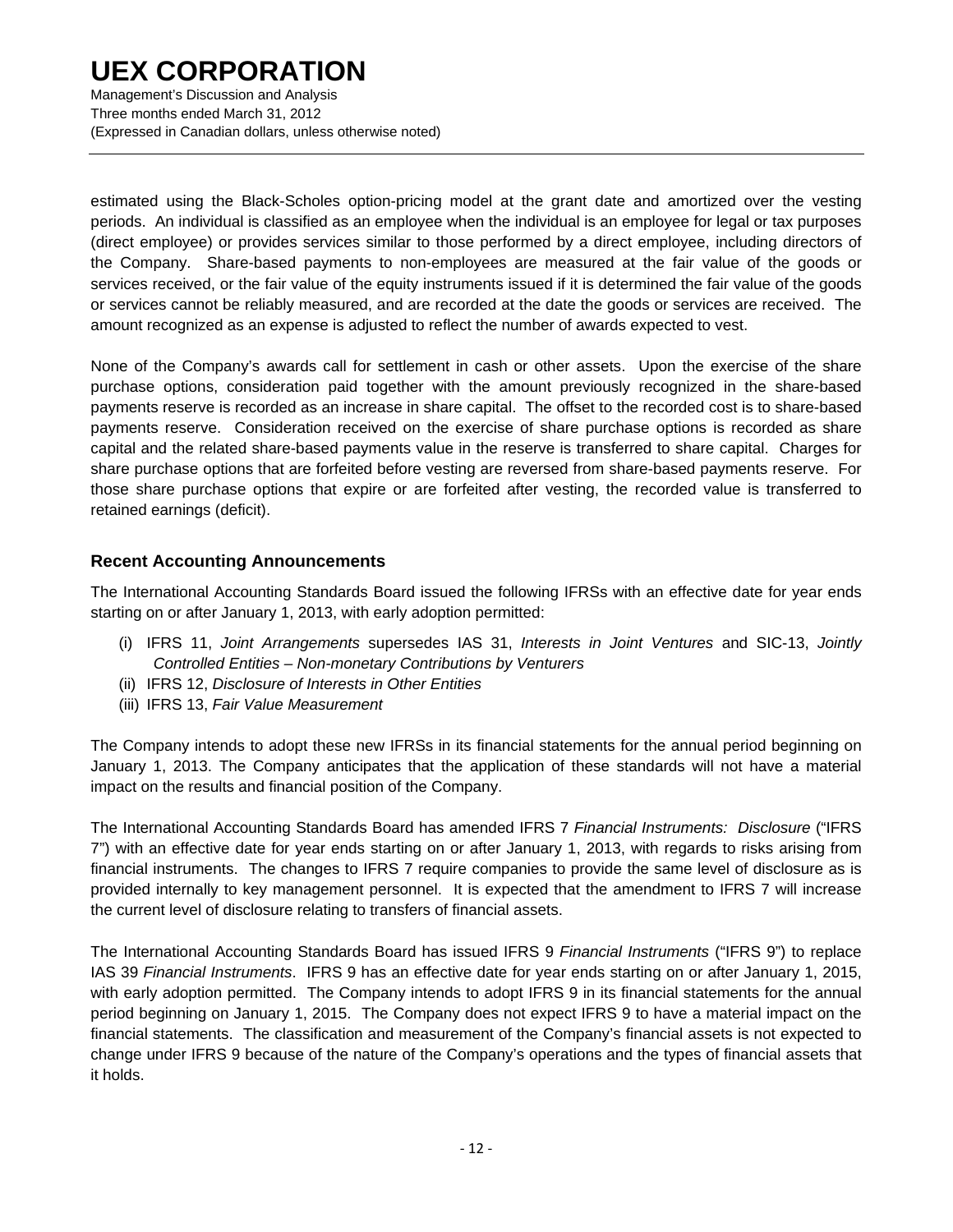### **Mineral Resource Estimates**

Tables 1 and 2 show respective summaries of UEX's Indicated and Inferred Mineral Resource Estimates by deposit.

|                          | ULA CUI DUI AUUI – IIIUICALEU MIIIIEI AI NESUULCE ESUIIIALES |                       |                                |                               |
|--------------------------|--------------------------------------------------------------|-----------------------|--------------------------------|-------------------------------|
| <b>Deposit</b>           | <b>Tonnes</b>                                                | Grade<br>$U_3O_8$ (%) | <b>Total</b><br>$U_3O_8$ (lbs) | UEX's share<br>$U_3O_8$ (lbs) |
| Kianna <sup>(4)</sup>    | 713,000                                                      | 1.442                 | 22,665,000                     | 11,105,850                    |
| Anne <sup>(4)</sup>      | 484,500                                                      | 2.368                 | 25,294,000                     | 12,394,550                    |
| Colette <sup>(4)</sup>   | 675,100                                                      | 1.049                 | 15,613,000                     | 7,650,370                     |
| <b>Shea Creek Totals</b> | 1,872,600                                                    | 1.540                 | 63,572,000                     | 31,150,280                    |
| Horseshoe <sup>(5)</sup> | 5,119,700                                                    | 0.203                 | 22,895,000                     | 22,895,000                    |
| Raven <sup>(5)</sup>     | 5,173,900                                                    | 0.107                 | 12,149,000                     | 12,149,000                    |
| West Bear <sup>(5)</sup> | 78,900                                                       | 0.908                 | 1,579,000                      | 1,579,000                     |
| <b>Hidden Bay Totals</b> | 10,372,500                                                   | 0.160                 | 36,623,000                     | 36,623,000                    |
| <b>TOTALS</b>            | 12,245,100                                                   | 0.371                 | 100,195,000                    | 67,773,280                    |

**TABLE 1 UEX Corporation – Indicated Mineral Resource Estimates (1) (2) (3)**

**TABLE 2 UEX Corporation – Inferred Mineral Resource Estimates (1) (2) (3)**

| <b>Deposit</b>           | <b>Tonnes</b> | Grade<br>$U_3O_8$ (%) | <b>Total</b><br>$U_3O_8$ (lbs) | <b>UEX's share</b><br>$U_3O_8$ (lbs) |
|--------------------------|---------------|-----------------------|--------------------------------|--------------------------------------|
| Kianna <sup>(4)</sup>    | 573,100       | 1.360                 | 17,184,000                     | 8,420,160                            |
| Anne <sup>(4)</sup>      | 299.300       | 0.674                 | 4,448,000                      | 2,179,520                            |
| Colette <sup>(4)</sup>   | 196,500       | 0.668                 | 2,893,000                      | 1,417,570                            |
| <b>Shea Creek Totals</b> | 1,068,900     | 1.041                 | 24,525,000                     | 12,017,250                           |
| Horseshoe <sup>(5)</sup> | 287,000       | 0.166                 | 1,049,000                      | 1,049,000                            |
| Raven <sup>(5)</sup>     | 822,200       | 0.092                 | 1,666,000                      | 1,666,000                            |
| <b>Hidden Bay Totals</b> | 1,109,200     | 0.111                 | 2,715,000                      | 2,715,000                            |
| <b>TOTALS</b>            | 2,178,100     | 0.567                 | 27,240,000                     | 14,732,250                           |

#### **Notes:**

- (1) The mineral resource estimates follow the requirements of *National Instrument 43-101 Standards of Disclosure for Mineral Projects* and classifications follow CIM definition standards.
- (2) The Shea Creek mineral resources were estimated at a cut-off of  $0.30\%$  U<sub>3</sub>O<sub>8</sub>.
- (3) The Hidden Bay mineral resources were estimated at a cut-off of  $0.05\%$  U<sub>3</sub>O<sub>8</sub>.
- (4) The Shea Creek mineral resource estimates are included in the Shea Creek Technical Report with an effective date of May 26, 2010 which was filed on SEDAR at *www.sedar.com* on July 9, 2010.
- (5) The Hidden Bay mineral resource estimates are included in the Hidden Bay Report with an effective date of February 15, 2011 which was filed on SEDAR at *www.sedar.com* on February 23, 2011.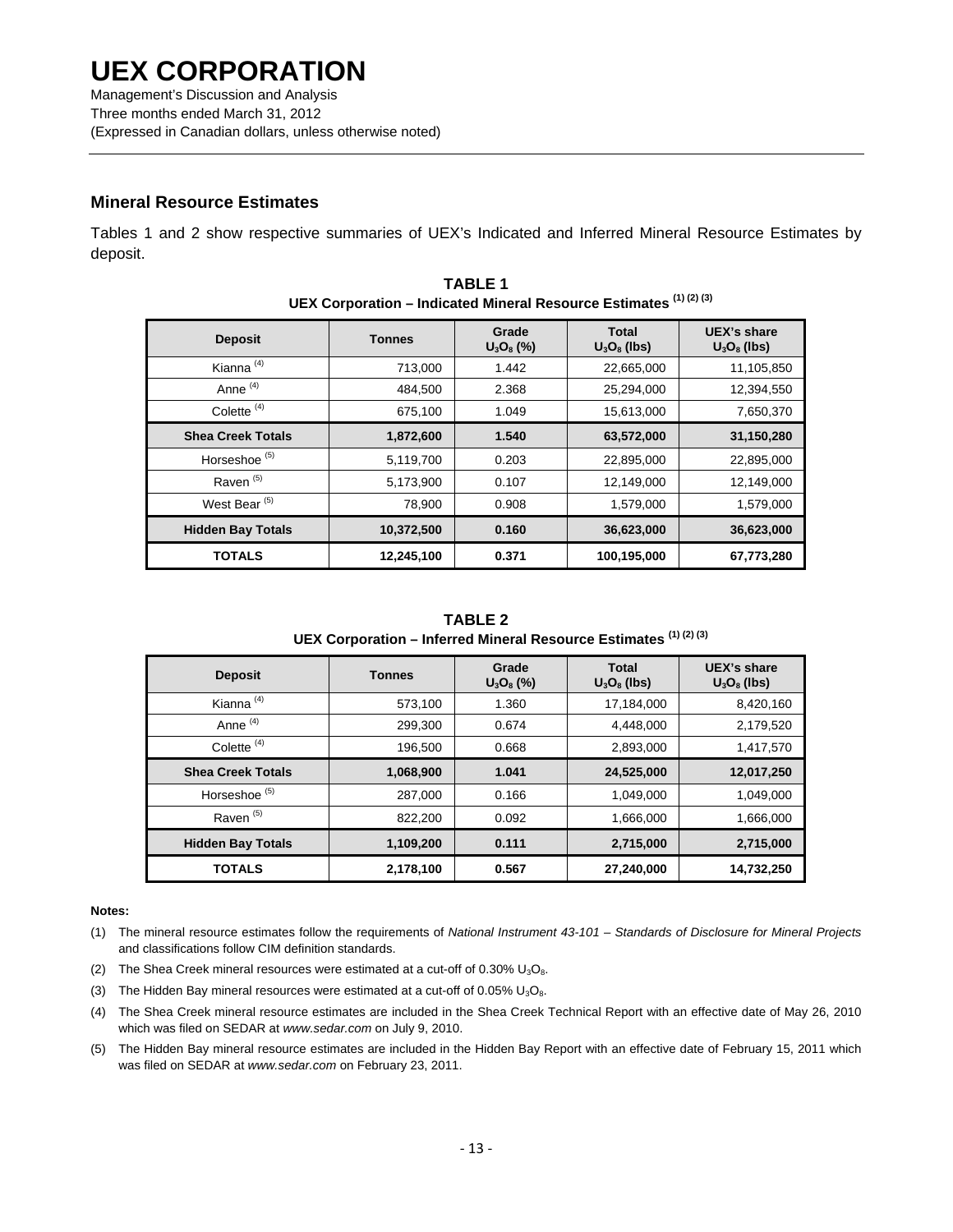Management's Discussion and Analysis Three months ended March 31, 2012 (Expressed in Canadian dollars, unless otherwise noted)

### **Exploration and Development Activities**

The following is a general discussion of UEX's recent exploration and development activities. Mineral resources that are not mineral reserves do not have demonstrated economic viability. For more detailed information regarding UEX's exploration projects, please refer to UEX's current Annual Information Form, available at *www.sedar.com*, or to UEX's website at *www.uex-corporation.com*.

### **Western Athabasca Projects: Shea Creek**

The Shea Creek Project ("Shea Creek") is one of the ten 49%-owned Western Athabasca Projects joint ventured with AREVA, the operator, which also include the Douglas River, Erica, Alexandra, Mirror River, Laurie, Nikita, Uchrich, James Creek and Brander Lake Projects.

Shea Creek is the flagship exploration property among the Western Athasbasca Projects, consisting of 11 claims totaling 19,581 hectares (48,386 acres) and is host to the following deposits:

- Kianna Deposit ("Kianna");
- Anne Deposit ("Anne");
- Colette Deposit ("Colette"); and
- 58B Deposit ("58B").

Located in northwest Saskatchewan, just south of AREVA's former Cluff Lake mine, Shea Creek hosts the largest undeveloped uranium resources in the Athabasca Basin. High-grade uranium is distributed along a 3-kilometre long strike length at the north end of the 33-kilometre long Saskatoon Lake Conductor. The deposits at Shea Creek show three styles of mineralization: unconformity-hosted, basement-hosted and perched. Access is provided year-round by Provincial Highway 955 and by air. Field exploration is currently based from the former Cluff Lake mine camp. The Cluff Lake mine produced over 62 million pounds of  $U_3O_8$ during its successful 22 years of operation.

In 2004, UEX entered into an agreement with AREVA to fund C\$30 million of exploration costs in exchange for a 49% interest in the Western Athabasca Projects, which include Shea Creek. AREVA continued to act as operator. The Kianna Deposit was identified in 2006, and UEX successfully met its funding target and earned its 49% interest in 2007. The 58B Deposit was identified in 2010.

Resources at the Kianna, Anne, and Colette deposits have been estimated as at December 31, 2009 following National Instrument 43-101 ("N.I. 43-101") guidelines. The deposits contain an estimated 63.5 million pounds  $U_3O_8$  Indicated Mineral Resources and 24.5 million pounds  $U_3O_8$  Inferred Mineral Resources at a cut-off of 0.30% U<sub>3</sub>O<sub>8</sub>. The resources at Shea Creek are open in almost every direction and have excellent potential for significant expansion.

Total expenditures to the end of 2011 by UEX on exploration and development at Shea Creek were C\$36.8 million and C\$7.4 million, respectively, with approximately 229,000 metres of drilling completed.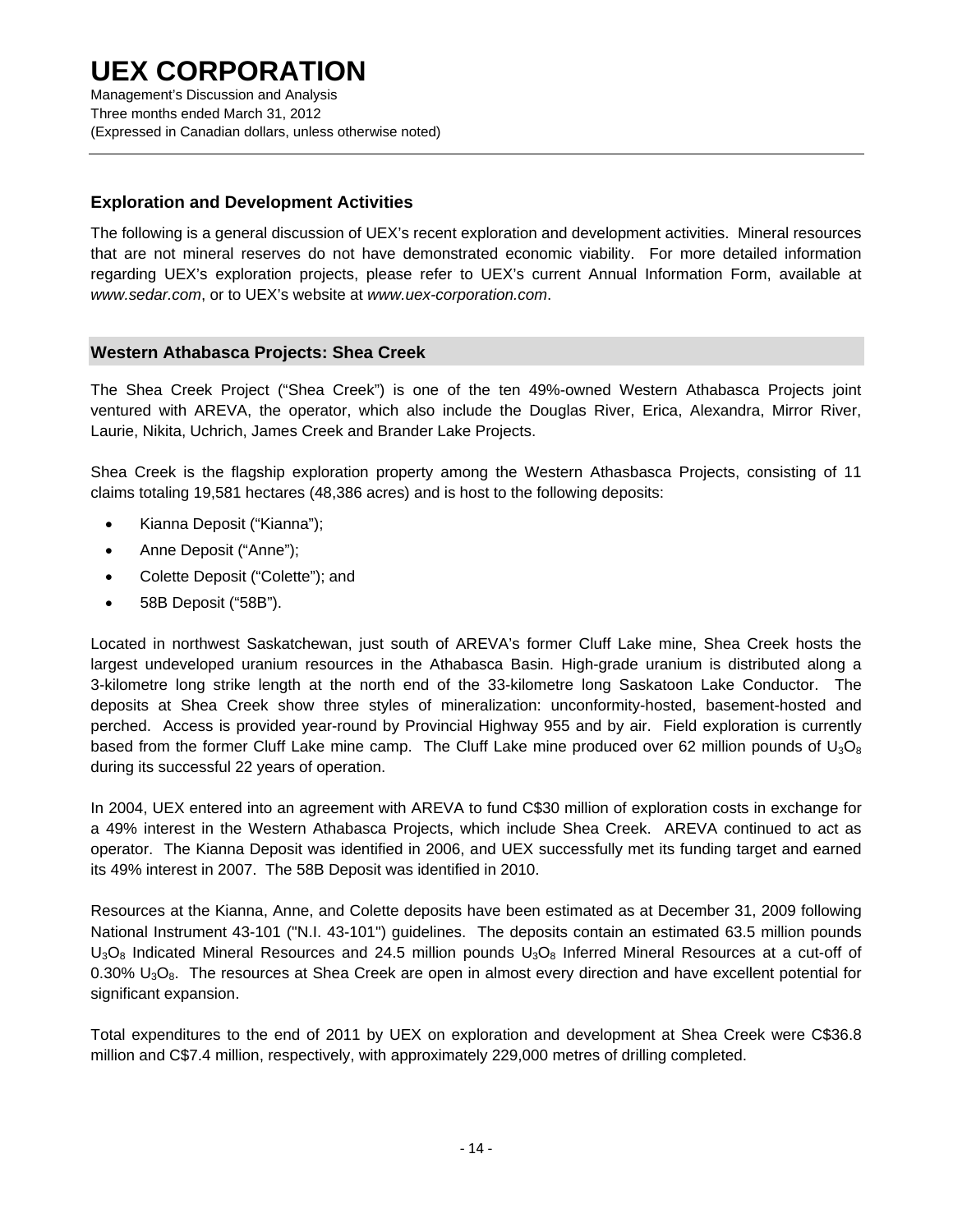### **UEX CORPORATION**  Management's Discussion and Analysis Three months ended March 31, 2012 (Expressed in Canadian dollars, unless otherwise noted)

### **Western Athabasca Projects: Three Months Ended March 31, 2012**

During the three-month period, the Company and AREVA completed the planning and permitting for the budgeted \$6.0-million drilling program at Shea Creek which commenced in April of 2012. In addition, geochemical results from the 2011 drilling campaign were received and were compiled into the joint ventures database.

### **Western Athabasca Projects: 2012 Exploration Program**

The 2012 exploration program has an approved budget of \$6.0 million, for which UEX will be responsible for its 49% share, or \$2.94 million. The exploration program commenced in mid-April 2012 utilizing two drills. Exploration will comprise at least 25 drill holes which will test extensions and open areas of mineralization at the Kianna, Colette and 58B deposits as well as untested portions of the Shea Creek corridor along the Saskatoon Lake graphitic conductor between the 58B and Kianna deposits.

Following completion of the 2012 exploration program and the receipt of the geochemical results from that program, UEX intends to update the mineral resource estimates for the Shea Creek deposits incorporating the drilling results from 2010, 2011 and 2012.



### **2012 Shea Creek Drill Targets**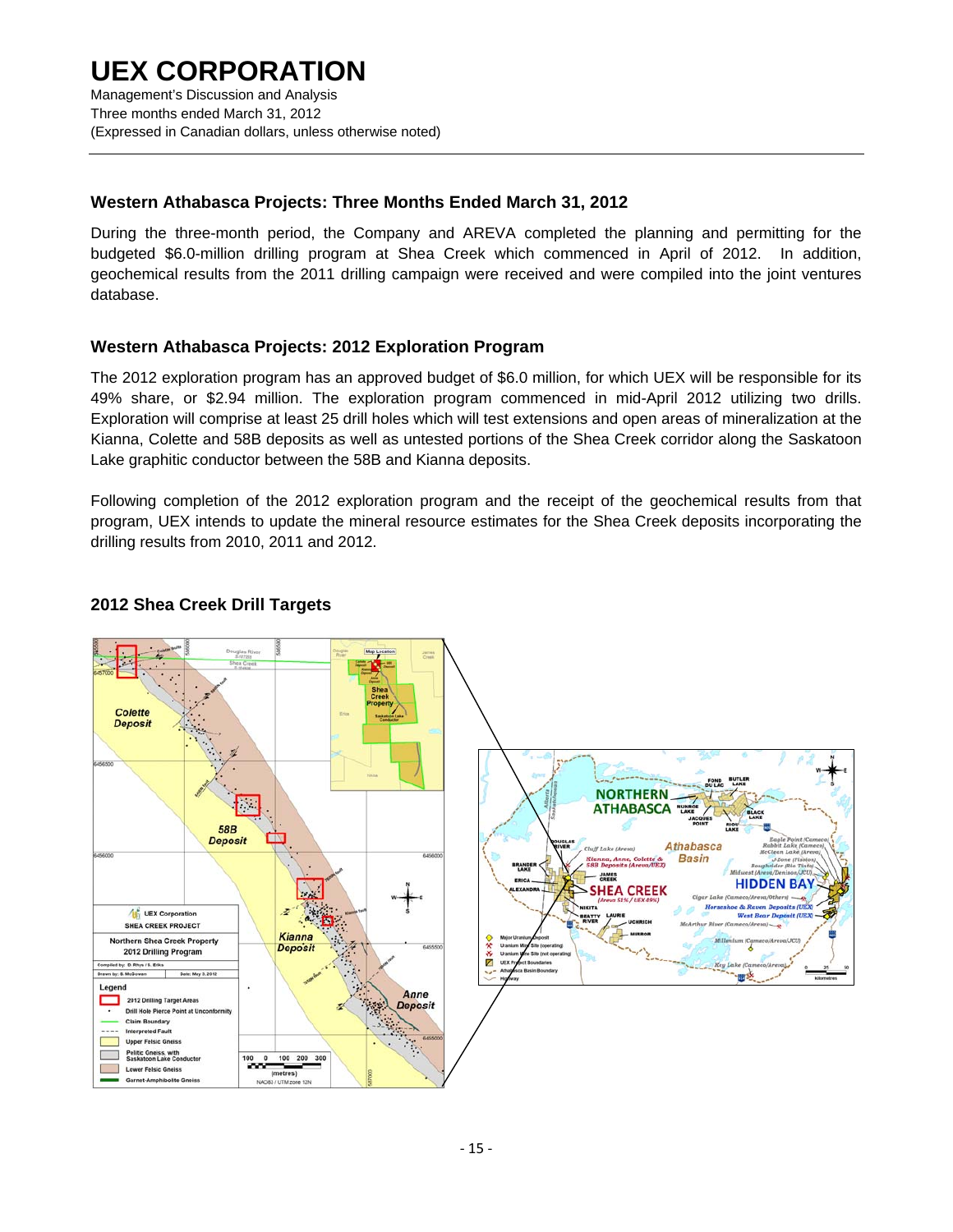The following areas will be targeted:

- **North Colette:** Several drill holes are planned to test the open extensions of thick intercepts of unconformity mineralization encountered in the 2011 program, which included intervals of 1.28%  $eU_3O_8$ over 26.0 metres in drill hole SHE-66-2 and 1.22%  $eU_3O_8$  over 27.9 metres in drill hole SHE-66-3. Mineralization in these drill holes is open to the east and north. Drilling will test the extent of this zone and test for higher grade areas of mineralization within it, as well as evaluate the potential for underlying fault-associated basement mineralization, such as is seen at the Kianna Deposit.
- **Kianna Deposit:** Continued testing of basement mineralization discovered in 2011 which lies north of the main Kianna basement zone is planned. Drilling in 2011 has identified a new zone which extends from the north side of the Kianna main basement zone and may join with a second steeply dipping mineralized structure to the north. This new zone, which lies outside of the Kianna mineral resource estimate, has returned broad intercepts of mineralization including 1.28% eU<sub>3</sub>O<sub>8</sub> over 25.1 metres in drill hole SHE-130-4 and 0.81%  $eU_3O_8$  over 32.0 metres in drill hole SHE-130-12, for which true widths have not yet been determined. The 2012 drilling will target these areas, as well as explore the continuity of higher grade portions of unconformity and basement mineralization to the south.
- **58B Deposit:** The 58B Deposit lies between Kianna and Colette, and to date sufficient drilling has not been completed to estimate a mineral resource. Drilling in 2012 will further test basement mineralization where multiple high-grade veins have been intersected, including  $6.53\%$  U<sub>3</sub>O<sub>8</sub> over 1.6 metres in drill hole SHE-133-5. Drilling will also test the extent and continuity of overlying unconformity mineralization.
- **Area between the 58B and Kianna deposits:** The partial definition of the 58B Deposit in 2010 highlighted the significant exploration potential of the Shea Creek mineralization trend along the Saskatoon Lake Conductor. The 700-metre strike length between the Kianna and 58B deposits remains sparsely tested. The possibility exists for the discovery of unconformity mineralization in this area and to potentially connect the Kianna and 58B deposits. Drilling in 2012 is planned for the area immediately south of the 58B Deposit.

### **Beatty River Project**

Beatty River consists of seven claims totaling 6,688 hectares (16,526 acres) located in the western Athabasca Basin approximately 40 kilometres south of the Shea Creek deposits. At present, AREVA, the operator, owns a 50.7% interest and JCU owns a 49.3% interest in Beatty River. UEX entered into an agreement dated June 15, 2004 with JCU wherein JCU granted UEX an option to acquire a 25% interest in Beatty River. Under the agreement, UEX would earn a 25% interest in Beatty River by funding \$865,000 in exploration expenditures by December 31, 2013. Expenditures under this agreement by UEX to March 31, 2012 amounted to \$851,836.

The 2012 budget of approximately \$20,000 will involve a small target-generation compilation in which all of the existing geophysical surveys, geochemistry and drilling will be assessed to generate a prioritized plan for future work on the project.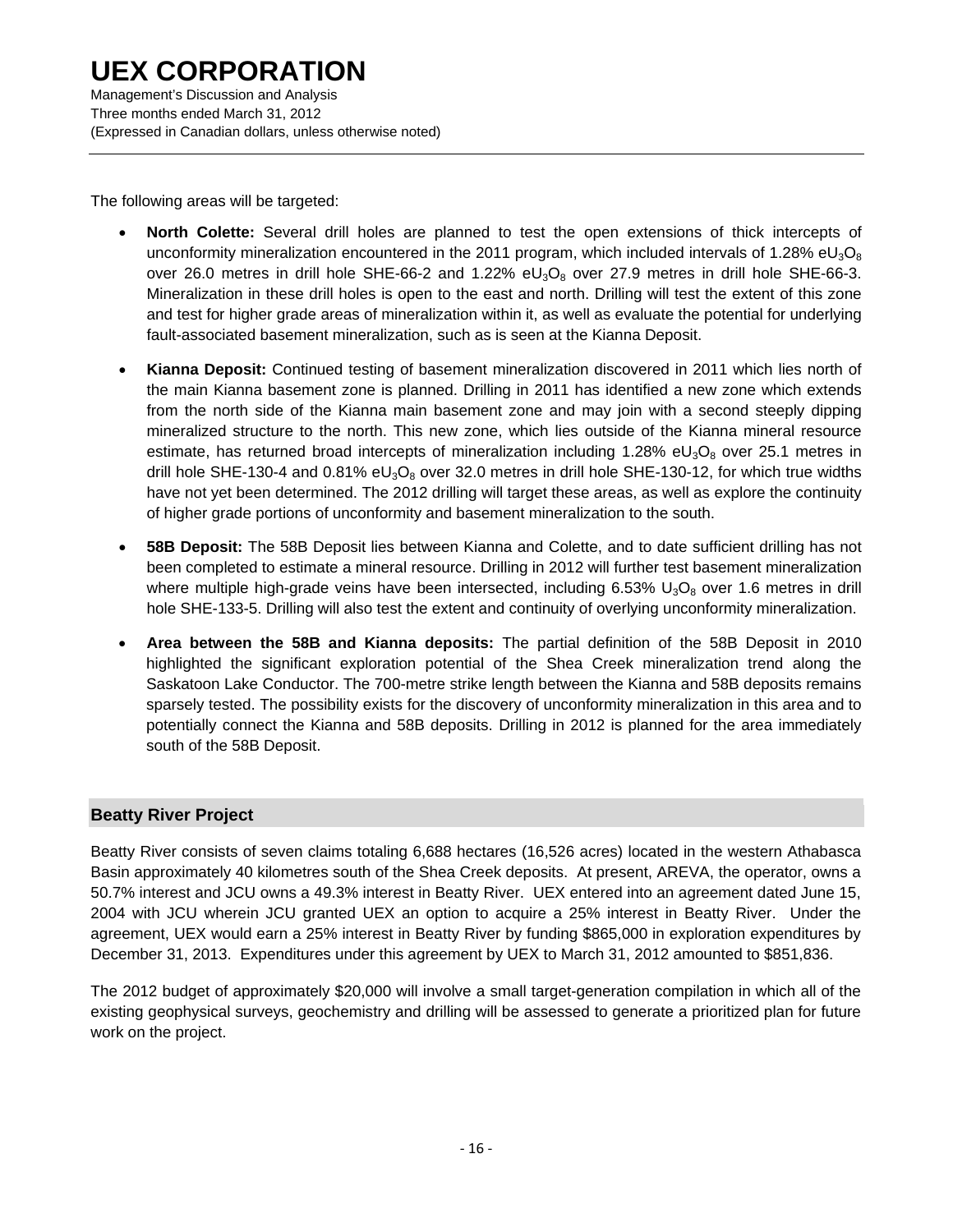Management's Discussion and Analysis Three months ended March 31, 2012 (Expressed in Canadian dollars, unless otherwise noted)

### **Hidden Bay Project**

UEX operates its 100%-owned Hidden Bay Project ("Hidden Bay"), which consists of 41 claims totaling 57,024 hectares (140,909 acres) and is host to the following deposits:

- Horseshoe Deposit ("Horseshoe");
- Raven Deposit ("Raven"); and
- West Bear Deposit ("West Bear").

Hidden Bay was acquired from Cameco upon UEX's formation in 2002 establishing Cameco's initial equity position in UEX. Extensive drilling programs were conducted on the property in the following years, leading to the release of a mineral resource estimate for Horseshoe, Raven and West Bear in 2009.

Located in northeast Saskatchewan, the Hidden Bay property hosts the sixth largest undeveloped uranium resource in the Athabasca Basin. Resources at Horseshoe and Raven have been estimated following N.I. 43-101 guidelines. These deposits contain an estimated 35.0 million pounds  $U_3O_8$  Indicated Mineral Resources and 2.7 million pounds  $U_3O_8$  Inferred Mineral Resources at a cut-off grade of 0.05%  $U_3O_8$ . West Bear contains an additional 1.6 million pounds  $U_3O_8$  in the Indicated category at a cut-off grade of 0.05%  $U_3O_8$ .

The Preliminary Assessment Technical Report, prepared by SRK Consulting, found the economics of mining the Horseshoe and Raven deposits to be "very robust." The base case economic scenario of \$60 (US) per pound of  $U_3O_8$  would yield an estimated C\$246 million in earnings before interest and taxes.

The proximity of Horseshoe and Raven to uranium milling facilities operated by Cameco and AREVA provide opportunities for potential toll milling arrangements. The principal hydroelectric transmission lines that service both of these mill facilities also pass 3 kilometres to the north of the deposits. The Raven pit may provide further cost-savings potential should it prove viable as a tailings facility. The PA addresses these possible benefits in addition to numerous other opportunities for the improvement of economics at Hidden Bay.

Total expenditures to the end of 2011 by UEX on exploration and development at Hidden Bay were C\$58.5 million and C\$5.1 million, respectively, with approximately 484,000 metres of drilling completed.

### **Hidden Bay Project: 2012 Exploration and Development Programs**

UEX recently completed a 2,898-metre drilling program consisting of 10 drill holes in the winter of 2012. The drilling program tested additional geological and geophysical targets in the vicinity of the Horseshoe and Raven deposits. These additional outlying exploration targets included areas with resistivity and gravity anomalies similar to those at the Horseshoe and Raven deposits, which suggest the possibility of new zones of clay alteration that may be associated with uranium mineralization. This drill program also tested structural targets where projections of known faults (such as the Dragon Lake Fault) may extend across potentially favourable lithologies that form preferential hosts to uranium mineralization in other parts of the property. Results of the drilling program are being processed, compiled and interpreted.

UEX is committed to advancing the Hidden Bay Project and, in this regard, has engaged SRK Consulting to conduct engineering studies on the Horseshoe, Raven and West Bear deposits. These studies will further examine the economic viability of mining the Horseshoe and Raven deposits as a combined open pit and underground ramp access operation and assess a variety of processing options as well as the suitability of the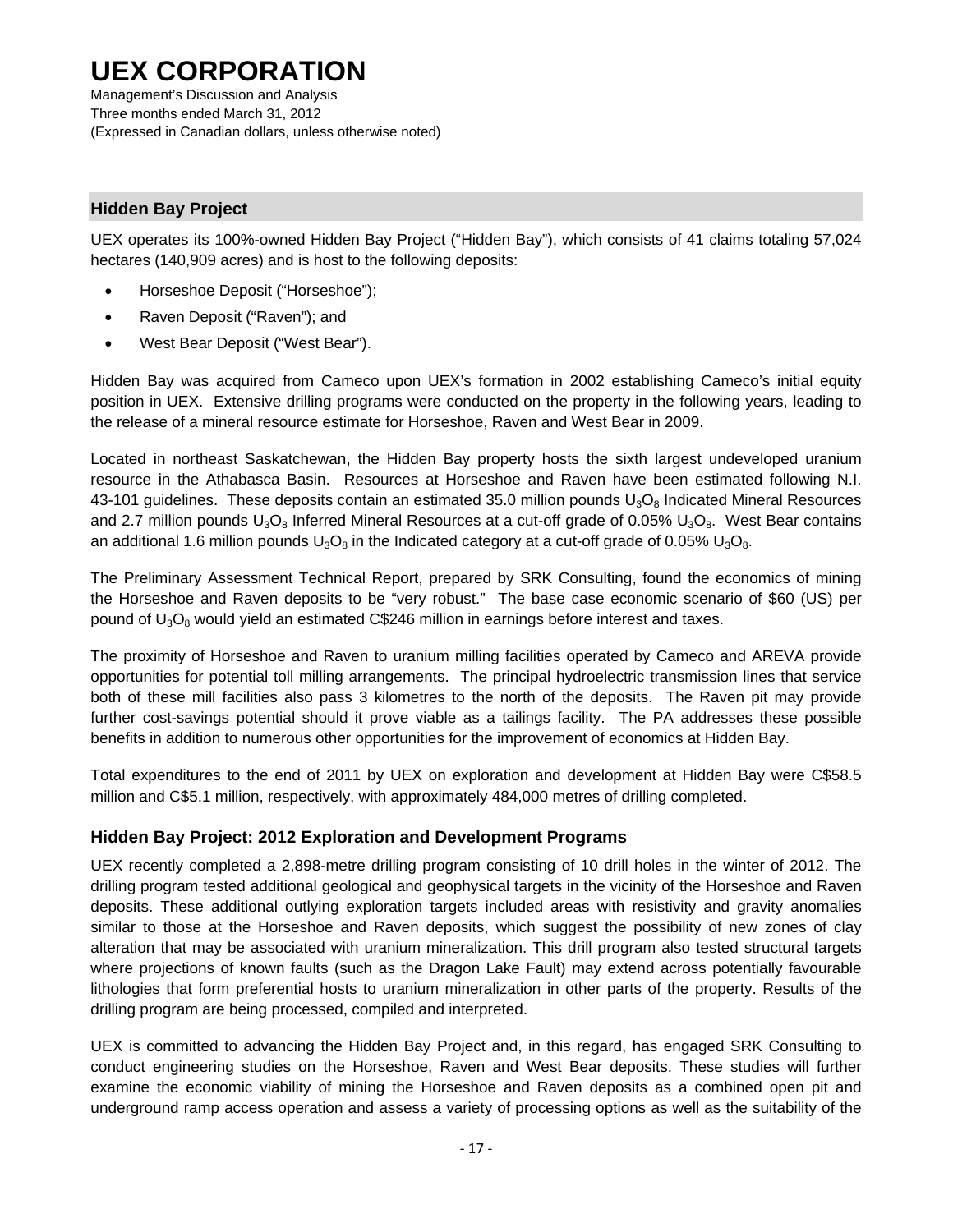Management's Discussion and Analysis Three months ended March 31, 2012 (Expressed in Canadian dollars, unless otherwise noted)

Raven pit as a tailings management facility. This work follows on the previously released Preliminary Assessment which was completed in February 2011 (see UEX news release of February 23, 2011) and will form components of a future preliminary feasibility study. UEX has also commenced preliminary discussions with the owners of the nearby McClean Lake and Rabbit Lake mills regarding the processing of ore from the Horseshoe, Raven and West Bear deposits.

A \$2.0-million budget has been proposed for development at the Hidden Bay Project in 2012 which will include the following:

- Geochemical, geotechnical and metallurgical studies;
- Pit hydrogeology and hydrology studies;
- Mine engineering and infrastructure analysis;
- Waste management and environmental studies;
- Continued evaluation of the suitability of the proposed Raven open pit as a tailings management facility; and
- Resource review and economic analysis.

### **2012 Hidden Bay Drill Targets**



UEX has proposed a \$1.5-million budget for an additional drilling program to be carried out in the summer of 2012. The proposed program would consist of expanded exploration drilling at the Telephone Lake as well as the Rabbit Fault West areas to follow up on previously identified mineralization in these areas.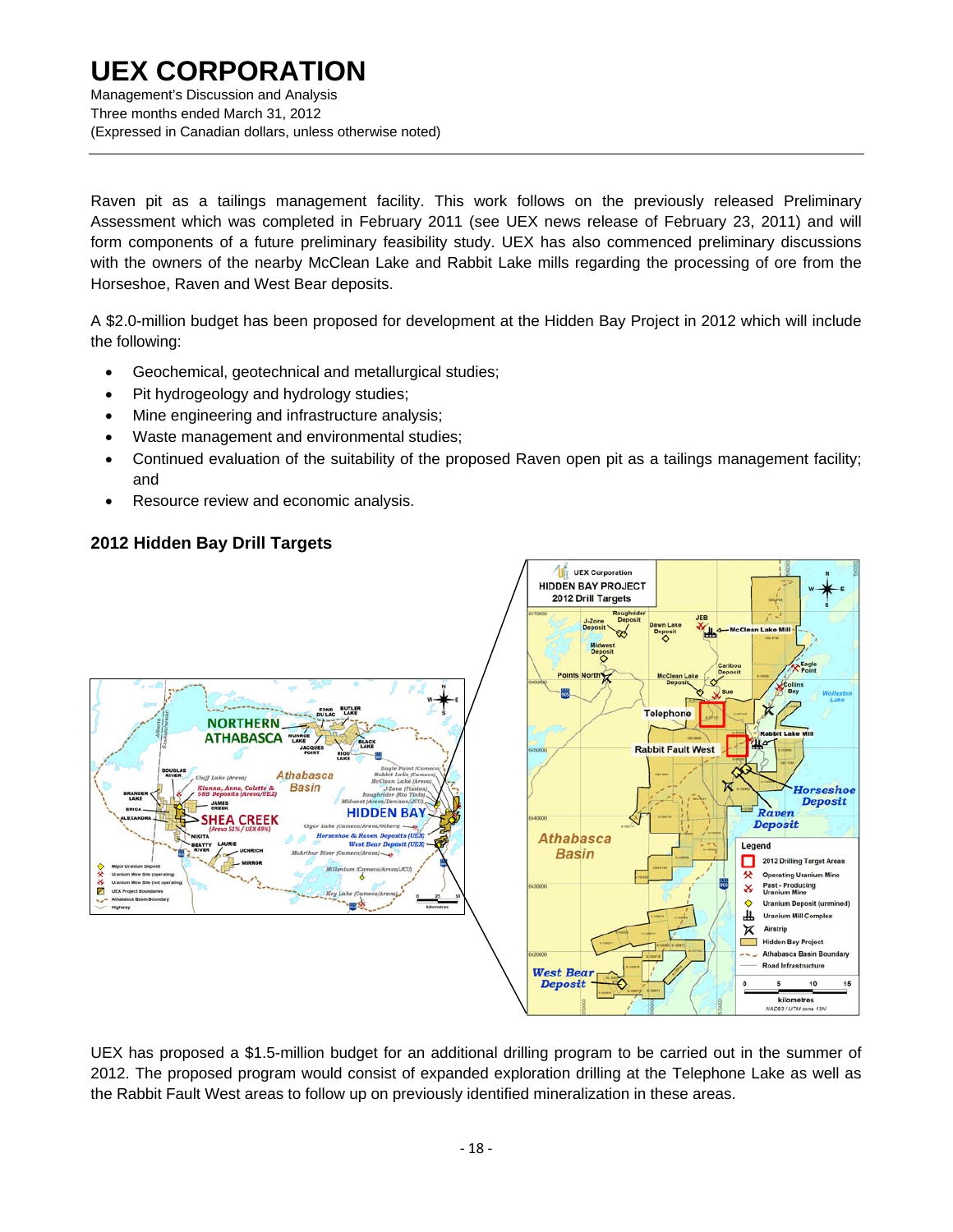Management's Discussion and Analysis Three months ended March 31, 2012 (Expressed in Canadian dollars, unless otherwise noted)

### **Hidden Bay Projects: 2011 Summer-Fall Exploration Results**

During the summer-fall of 2011, UEX completed 63 diamond drill holes totaling 16,457 metres consisting mainly of definition and step-out drilling in the Raven Deposit and several infill drill holes at the Horseshoe Deposit. The drilling was designed primarily to test the continuity and potential for expansion of higher grade portions of the Raven Deposit, and also serve to provide geotechnical information for application to the ongoing economic analysis of the deposits. Results, which were received during the first quarter of 2012, validated the continuity of mineralization in the deposits, and expanded portions of the higher grade parts of the Raven Deposit.

### *Raven Drilling Results*

Fifty-seven holes totaling 14,750 metres were drilled at Raven to:

- 1) test for additional continuity of higher grade areas of mineralization (>0.1%  $U_3O_8$ ) that could provide higher grade underground mining targets; and
- 2) drill step-out holes to test continuity of mineralization into new areas, principally in eastern parts of the Raven Deposit.

Significant results with a grade thickness greater than 1.5 and grades greater than  $0.1\%$  U<sub>3</sub>O<sub>8</sub> are as follows:

| <b>RU-243</b> | $0.274\%$ U <sub>3</sub> O <sub>8</sub> over 17.5 metres (section 5780E); |
|---------------|---------------------------------------------------------------------------|
| <b>RU-246</b> | 0.445% $U_3O_8$ over 20.5 metres (section 5725E);                         |
| <b>RU-248</b> | $0.414\%$ U <sub>3</sub> O <sub>8</sub> over 17.6 metres (section 5755E); |
| <b>RU-252</b> | 1.492% $U_3O_8$ over 3.0 metres (section 5665E);                          |
| <b>RU-254</b> | 0.119% $U_3O_8$ over 18.5 metres and                                      |
|               | 0.125% $U_3O_8$ over 21.0 meters (section 5476E);                         |
| <b>RU-256</b> | $0.340\%$ U <sub>3</sub> O <sub>8</sub> over 5.2 metres (section 5445E);  |
| <b>RU-260</b> | 0.230% $U_3O_8$ over 11.0 metres (section 5025E);                         |
| <b>RU-262</b> | $0.128\%$ U <sub>3</sub> O <sub>8</sub> over 15.0 metres (section 5423E); |
| <b>RU-276</b> | 0.226% $U_3O_8$ over 13.5 metres (section 5290E);                         |
| <b>RU-279</b> | 0.206% $U_3O_8$ over 24.0 metres (section 5335E); and                     |
| <b>RU-281</b> | 1.538% $U_3O_8$ over 1.5 metres (section 5347E).                          |

True thickness of these intercepts has not yet been determined. Drill holes RU-243 and RU-248 will allow for the extension of the Raven Deposit for at least 30 metres eastward from its previously modeled outline. These results are higher grade than previous drilling intercepts in that area.

The results of this program are being incorporated into the Raven wireframe model, with the objective of providing additional information that will form part of a future preliminary feasibility study for the Horseshoe and Raven deposits.

In addition to drill holes which intersected the Raven Deposit, further drill holes were completed to the east of and surrounding the deposit to explore for new mineralized areas within or close to potential future mining infrastructure. No significant uranium mineralization was intersected in these drill holes. These drill holes did, however, provide geotechnical information related to open pit and underground mining design, including possible ramp access for underground development.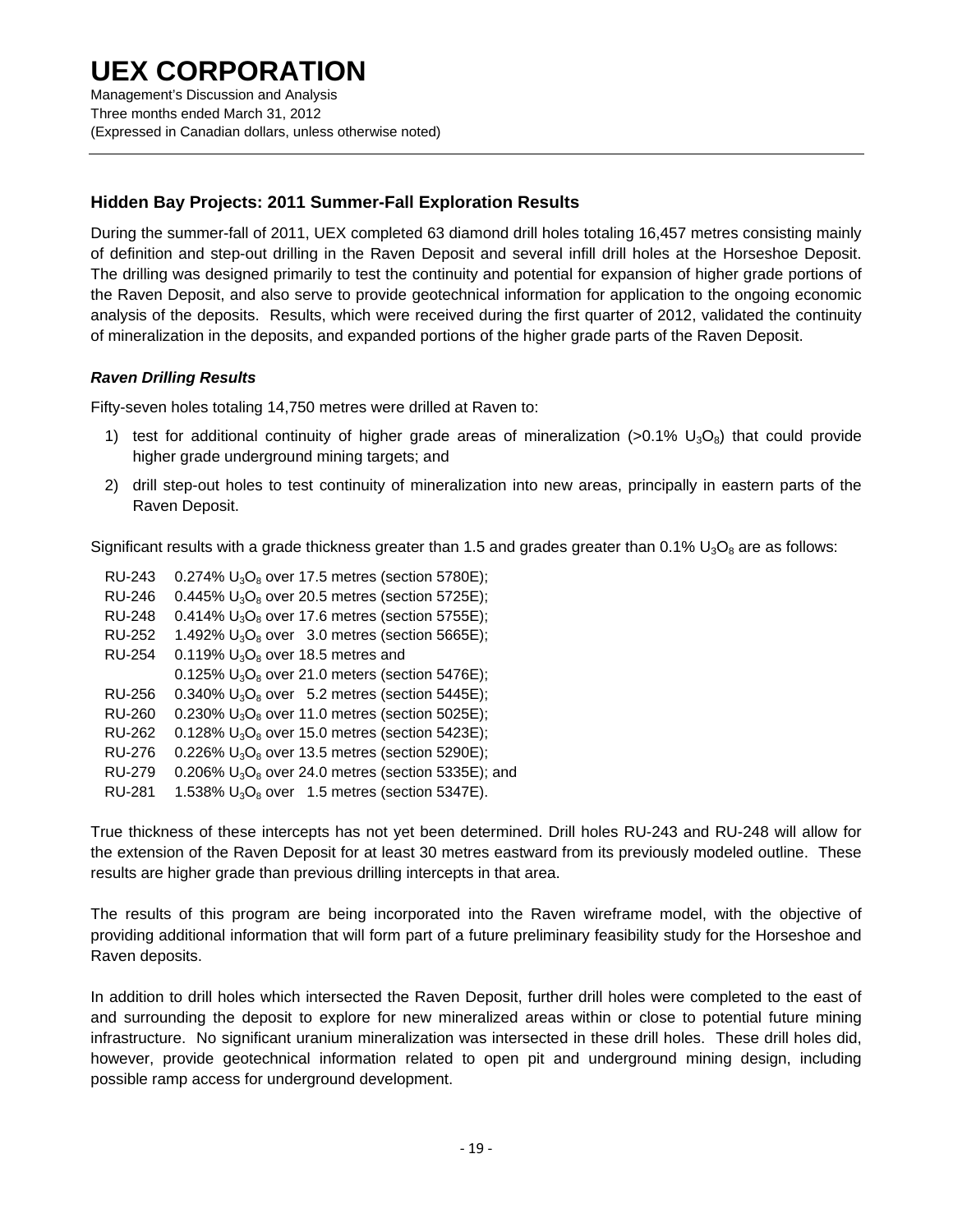Management's Discussion and Analysis Three months ended March 31, 2012 (Expressed in Canadian dollars, unless otherwise noted)

### *Horseshoe Drilling Results*

Six drill holes totaling 1,707 metres were completed at, or adjacent to, Horseshoe to provide further information about the continuity and extent of mineralization within and adjacent to the Horseshoe Deposit, and to supply additional geotechnical data in the deposit area. Significant results with a grade thickness greater than 1.5 and grades greater than  $0.09\%$   $U_3O_8$  are as follows:

HU-368  $0.177\% U_3O_8$  over 12.0 metres (section 4307N); HU-370  $0.098\% U_3O_8$  over 32.0 metres (section 4561N); and HU-371 0.495%  $U_3O_8$  over 11.0 metres including 3.295%  $U_3O_8$  over 1.0 metre (section 4695N).

These results confirm continuity of mineralization in the Horseshoe A and B zones and, based on known morphology of these zones, are at or close to true thickness. Additional step-out holes in the Horseshoe area did not intercept any significant mineralization but, since they were drilled outside of the known resources, have no impact on the current resource model.

### **Other Athabasca Projects: 2012**

In the three-month period ended March 31, 2012, no significant exploration work was performed on the Black Lake, Riou Lake and Northern Athabasca projects. Four claims within the Northern Athabasca Projects lapsed on February 5, 2012; however, these claims had been written off in 2010 due to a lack of planned exploration activity at that time.

### **Qualified Person**

The disclosure of technical information regarding UEX's properties in this MD&A has been reviewed and approved by R. Sierd Eriks, P.Geo., UEX's Vice-President of Exploration, who is a Qualified Person as defined by *National Instrument 43-101 – Standards of Disclosure for Mineral Projects* and is non-independent of UEX.

### **Equivalent Uranium Grades**

Some of the uranium grades reported for Shea Creek in our MD&A are calculated from gamma probe logging. The probe results are reported as uranium equivalent ( $eU_3O_8$ ). Equivalent grade results are obtained using a DHT27-STD gamma probe which collects continuous readings along the length of the drill hole. Probe results are calibrated using an algorithm calculated from the comparison of probe results against geochemical analyses in previous drill holes in the Shea Creek area. The reader is referred to UEX's news release of March 24, 2009 for further discussion of probe calibration and comparative treatment of geochemical and probe data.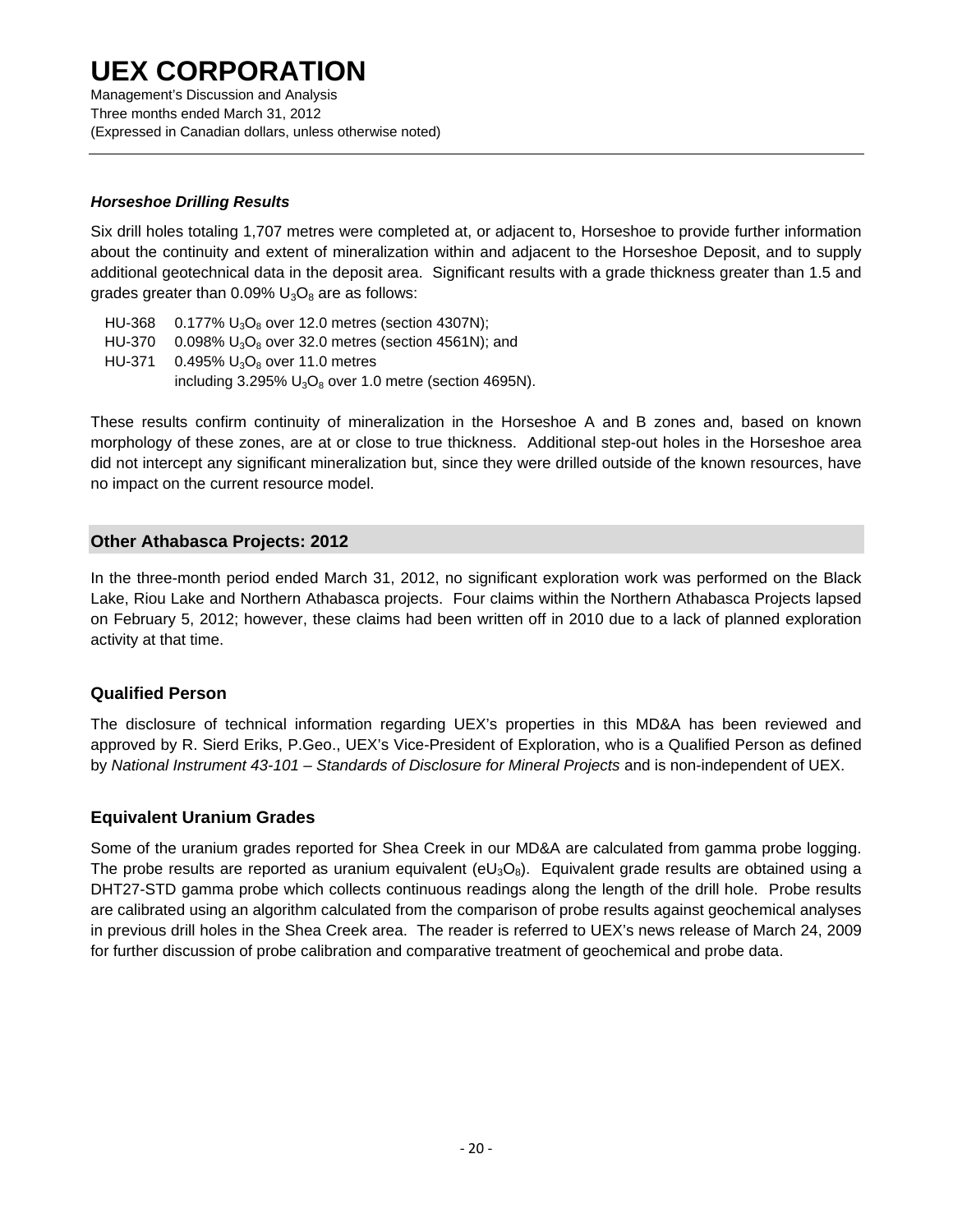Management's Discussion and Analysis Three months ended March 31, 2012 (Expressed in Canadian dollars, unless otherwise noted)

### **Risks and Uncertainties**

An investment in UEX common shares is considered speculative due to the nature of UEX's business and the present stage of its development. A prospective investor should carefully consider the risk factors set out below.

### *It is not possible to determine if the exploration programs of UEX will result in profitable commercial mining operations*

The successful exploration and development of mineral properties is speculative. Such activities are subject to a number of uncertainties, which even a combination of careful evaluation, experience and knowledge may not eliminate. Most exploration projects do not result in the discovery of commercially mineable deposits. There is no certainty that the expenditures made or to be made by UEX in the exploration and development of its mineral properties or properties in which it has an interest will result in the discovery of uranium or other mineralized materials in commercial quantities. While discovery of a uranium deposit may result in substantial rewards, few properties that are explored are ultimately developed into producing mines. Major expenses may be required to establish reserves by drilling and to construct mining and processing facilities at a site. There is no assurance that the current exploration programs of UEX will result in profitable commercial uranium mining operations. UEX may abandon an exploration project because of poor results or because UEX feels that it cannot economically mine the mineralization.

#### *Joint ventures*

UEX participates in certain of its projects through joint ventures with third parties (such as the Western Athabasca and Black Lake projects). UEX has other joint ventures and may enter into more in the future. There are risks associated with joint ventures, including:

- disagreement with a joint-venture partner about how to develop, operate or finance a project;
- a joint-venture partner not complying with a joint-venture agreement;
- possible litigation between joint-venture partners about joint-venture matters; and
- limited control over decisions related to a joint venture in which UEX does not have a controlling interest.

In particular, UEX is in the process of negotiating joint-venture agreements with AREVA on the Western Athabasca Projects and there is no assurance that the parties will be able to conclude a mutually satisfactory agreement.

#### *Reliance on other companies as operators*

Where another company is the operator and majority owner of a property in which UEX has an interest, UEX is and will be, to a certain extent, dependent on that company for the nature and timing of activities related to those properties and may be unable to direct or control such activities.

#### *Uranium price fluctuations could adversely affect UEX*

The market price of uranium is the most significant market risk for companies exploring for and producing uranium. The marketability of uranium is subject to numerous factors beyond the control of UEX. The price of uranium has recently experienced and may continue to experience volatile and significant price movements over short periods of time. Factors impacting price include demand for nuclear power, political and economic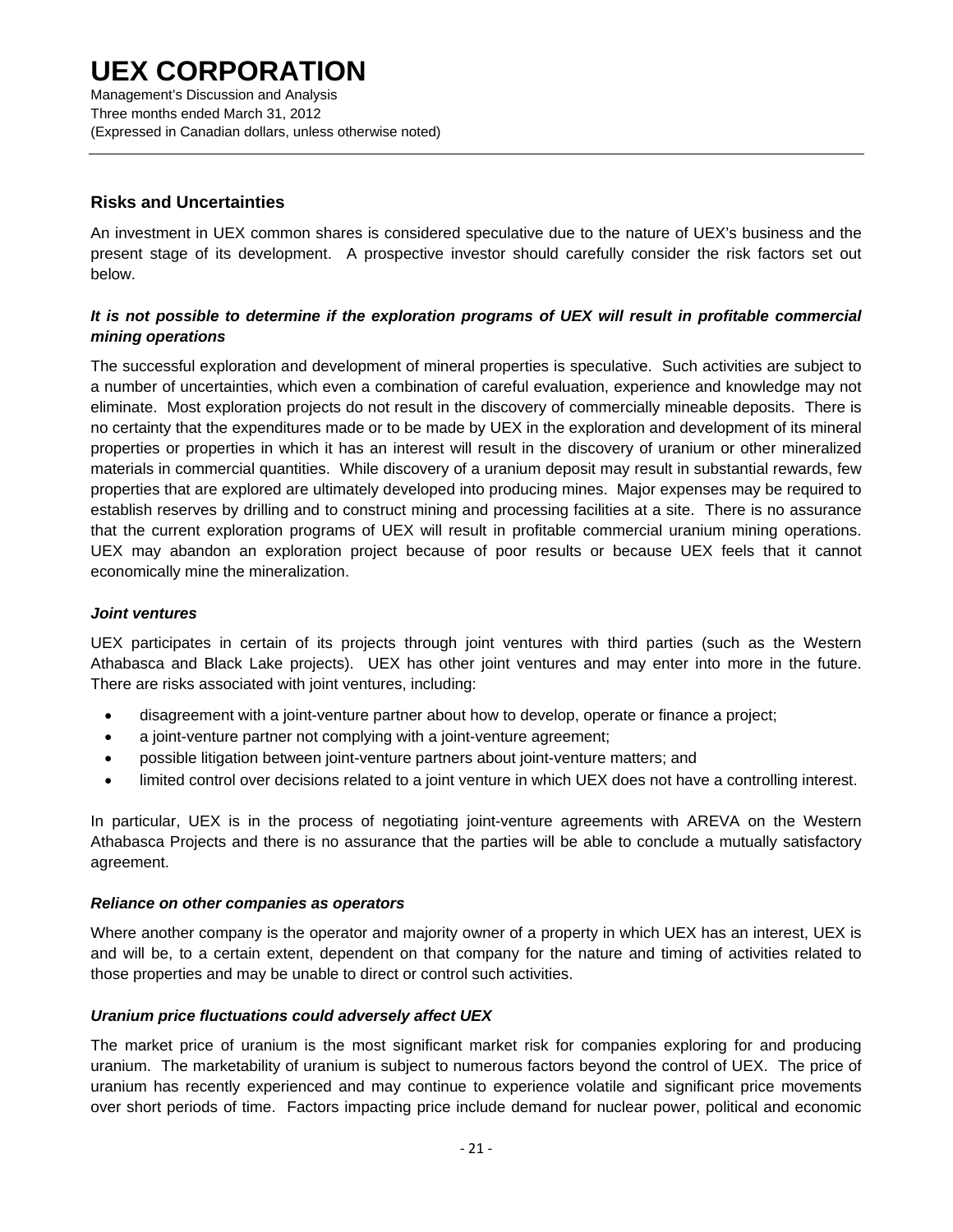Management's Discussion and Analysis Three months ended March 31, 2012 (Expressed in Canadian dollars, unless otherwise noted)

conditions in uranium producing and consuming countries, natural disasters such as those that struck Japan in March, 2011, reprocessing of spent fuel and the re-enrichment of depleted uranium tails or waste, sales of excess civilian and military inventories (including from the dismantling of nuclear weapons) by governments and industry participants and production levels and costs of production in countries such as Kazakhstan, Russia, Africa and Australia.

### *Reliance on the economics of the Preliminary Assessment Technical Report*

The market price of  $U_3O_8$  has decreased since the date of the PA. The uranium industry has been adversely affected by the natural disasters that struck Japan on March 11, 2011 and the resulting damage to the Fukushima nuclear facility. These events resulted in many countries, which presently rely on nuclear power for a portion of their electrical generation, stating that they will review their commitment to this source of clean energy. These reviews resulted in downward pressure on the price of uranium and may have a significant effect on the country-by-country demand for uranium. The current long-term  $U_3O_8$  market price, as reported by Ux Consulting on February 27, 2012, is approximately \$60 (US) /lb. Given that the PA presented three economic scenarios using prices ranging from \$60 (US) to \$80 (US) /lb of  $U_3O_8$ , the economic analysis which uses  $U_3O_8$ prices higher than the prevailing market price may no longer be accurate and readers of the PA are therefore cautioned when reading or relying on the PA.

### *Competition for properties could adversely affect UEX*

The international uranium industry is highly competitive and significant competition exists for the limited supply of mineral lands available for acquisition. Many participants in the mining business include large, established companies with long operating histories. UEX may be at a disadvantage in acquiring new properties as many mining companies have greater financial resources and more technical staff. Accordingly, there can be no assurance that UEX will be able to compete successfully to acquire new properties or that any such acquired assets would yield reserves or result in commercial mining operations.

#### *Resource estimates are based on interpretation and assumptions*

Mineral resource estimates presented in this document and in UEX's filings with securities regulatory authorities, news releases and other public statements that may be made from time to time are based upon estimates. These estimates are imprecise and depend upon geological interpretation and statistical inferences drawn from drilling and sampling analysis, which may prove to be unreliable. There can be no assurance that these estimates will be accurate or that this mineralization could be extracted or processed profitably.

Mineral resource estimates for UEX's properties may require adjustments or downward revisions based upon further exploration or development work, actual production experience, or future changes in uranium price. In addition, the grade of mineralization ultimately mined, if any, may differ from that indicated by drilling results. There can be no assurance that minerals recovered in small-scale tests will be duplicated in large-scale tests under on-site conditions or in production scale.

### *Failure to obtain additional financing on a timely basis could cause UEX to reduce its interest in its properties*

The Company currently has sufficient financial resources to carry out its anticipated short-term planned exploration and development on all of its projects and to fund its short-term general administrative costs; however, there are no revenues from operations and no assurances that sufficient funding will be available to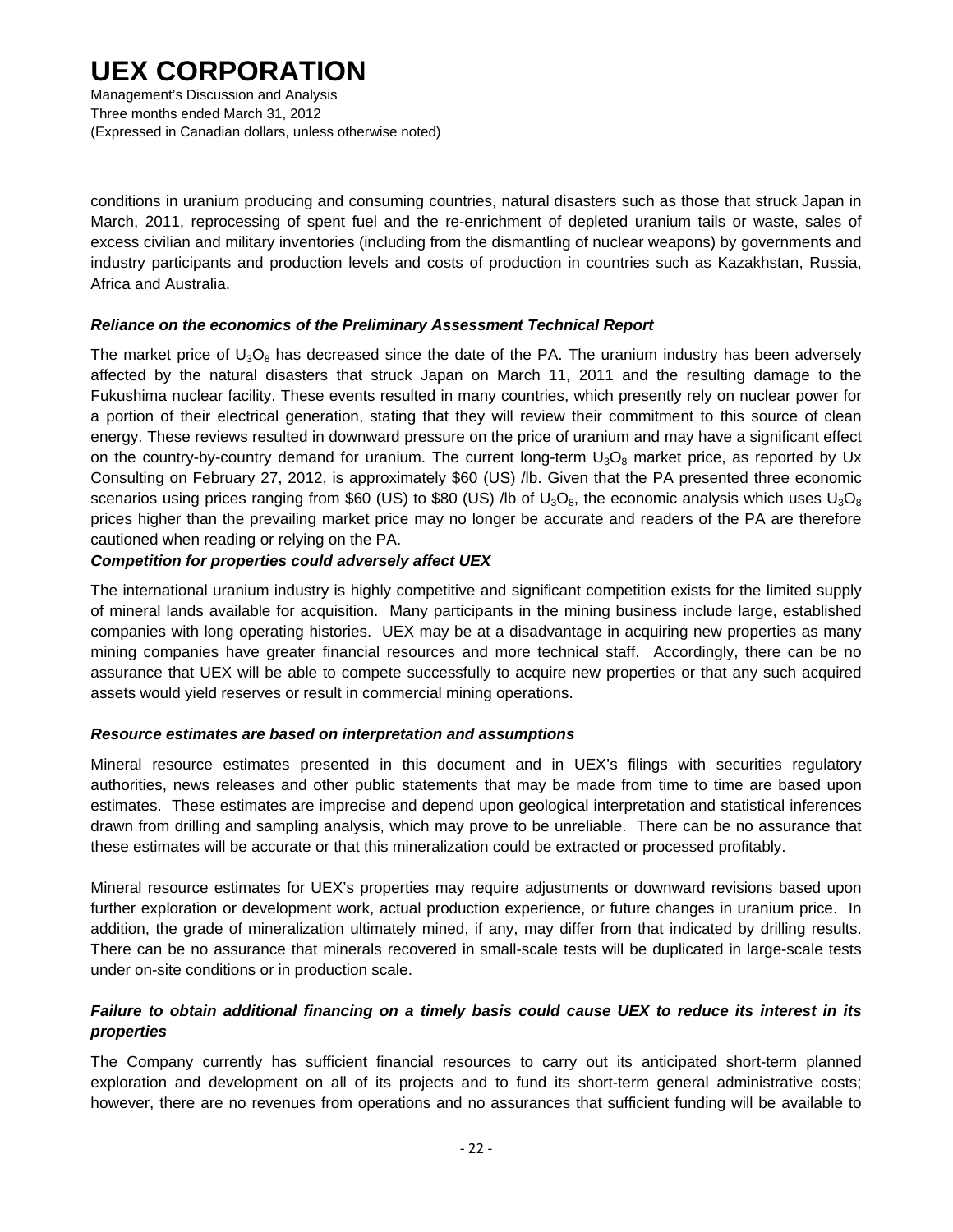Management's Discussion and Analysis Three months ended March 31, 2012 (Expressed in Canadian dollars, unless otherwise noted)

conduct further exploration and development of its projects or to fund exploration expenditures under the terms of any joint-venture or option agreements after that time. If the Company's exploration and development programs are successful, additional funds will be required for development of one or more projects. Failure to obtain additional funding could result in the delay or indefinite postponement of further exploration and development or the possible loss of the Company's properties. It is intended that such funding will be obtained primarily from future equity issues. If additional funds are raised from the issuance of equity or equity-linked securities, the percentage ownership of the current shareholders of UEX will be reduced, and the newly issued securities may have rights, preferences or privileges senior to or equal to those of the existing holders of UEX's common shares. The ability of UEX to raise the additional capital and the cost of such capital will depend upon market conditions from time to time. There can be no assurances that such funds will be available at reasonable cost or at all.

#### *Competition from other energy sources and public acceptance of nuclear energy*

Nuclear energy competes with other sources of energy, including oil, natural gas, coal and hydro-electricity. These other energy sources are to some extent interchangeable with nuclear energy, particularly over the longer term. Lower prices of oil, natural gas, coal and hydro-electricity may result in lower demand for uranium concentrate and uranium conversion services. Furthermore, the growth of the uranium and nuclear power industry beyond its current level will depend upon continued and increased acceptance of nuclear technology as a means of generating electricity. Because of unique political, technological and environmental factors that affect the nuclear industry, the industry is subject to public opinion risks which could have an adverse impact on the demand for nuclear power and increase the regulation of the nuclear power industry.

#### *Dependence on key management employees*

UEX's development to date has depended, and in the future will continue to depend, on the efforts of key management employees. UEX will need additional financial, administrative, technical and operations staff to fill key positions as the business grows. If UEX cannot attract and train qualified people, the Company's growth could be restricted.

### *Compliance with and changes to current environmental and other regulatory laws, regulations and permits governing operations and activities of uranium exploration companies, or more stringent interpretation, implementation, application or enforcement thereof, could have a material adverse impact on UEX*

Mining and refining operations and exploration activities, particularly uranium mining, refining and conversion in Canada, are subject to extensive regulation by provincial, municipal and federal governments. Such regulations relate to production, development, exploration, exports, taxes and royalties, labour standards, occupational health, waste disposal, protection and remediation of the environment, mines decommissioning and reclamation, mine safety, toxic substances and other matters. Compliance with such laws and regulations has increased the costs of exploring, drilling, developing and constructing. It is possible that, in the future, the costs, delays and other effects associated with such laws and regulations may impact UEX's decision to proceed with exploration or development or that such laws or regulations may result in UEX incurring significant costs to remediate or decommission properties which do not comply with applicable environmental standards at such time. UEX believes it is in substantial compliance with all material laws and regulations that currently apply to its operations. However, there can be no assurance that all permits which UEX may require for the conduct of uranium exploration operations will be obtainable or can be maintained on reasonable terms or that such laws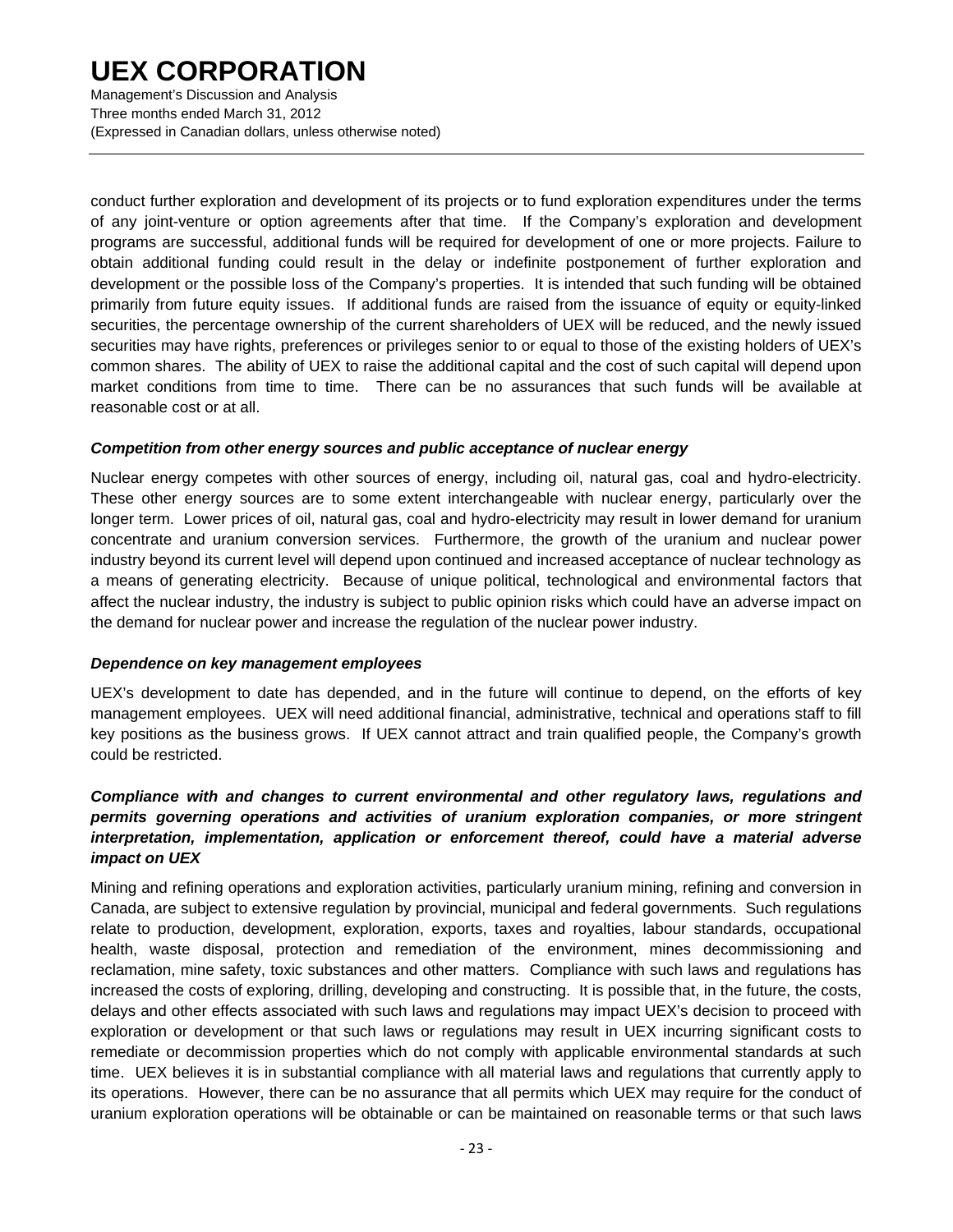Management's Discussion and Analysis Three months ended March 31, 2012 (Expressed in Canadian dollars, unless otherwise noted)

and regulations would not have an adverse effect on any uranium exploration project which UEX might undertake. World-wide demand for uranium is directly tied to the demand for electricity produced by the nuclear power industry, which is also subject to extensive government regulation and policies.

Failure to comply with applicable laws, regulations and permitting requirements may result in enforcement actions. These actions may result in orders issued by regulatory or judicial authorities causing operations to cease or be curtailed, and may include corrective measures requiring capital expenditures, installation of additional equipment or remedial actions. Companies engaged in uranium exploration operations may be required to compensate others who suffer loss or damage by reason of such activities and may have civil or criminal fines or penalties imposed for violations of applicable laws or regulations.

#### *Conflicts of interest*

Some of the directors of UEX are also directors of other companies that are similarly engaged in the business of acquiring, exploring and developing natural resource properties. Such associations may give rise to conflicts of interest from time to time. In particular, one of those consequences may be that corporate opportunities presented to a director of UEX may be offered to another company or companies with which the director is associated, and may not be presented or made available to UEX. The directors of UEX are required by law to act honestly and in good faith with a view to the best interests of UEX, to disclose any interest which they may have in any project or opportunity of UEX, and to abstain from voting on such matter. Conflicts of interest that arise will be subject to and governed by procedures prescribed in the Company's by-laws and Code of Ethics and by the *Canada Business Corporations Act*.

#### *Internal controls*

Internal controls over financial reporting are procedures designed to provide reasonable assurance that transactions are properly authorized, assets are safeguarded against unauthorized or improper use, and transactions are properly recorded and reported. A control system, no matter how well designed and operated, can provide only reasonable, not absolute, assurance with respect to the reliability of financial reporting and financial statement preparation.

#### *Market price of shares*

Securities of mining companies have experienced substantial volatility in the past often based on factors unrelated to the financial performance or prospects of the companies involved. These factors include macroeconomic conditions in North America and globally, and market perceptions of the attractiveness of particular industries. The price of UEX's securities is also likely to be significantly affected by short-term changes in uranium or other commodity prices, other mineral prices, currency exchange fluctuation, or in its financial condition or results of operations as reflected in its periodic reports. Other factors unrelated to the performance of UEX that may have an effect on the price of the securities of UEX include the following: the extent of analytical coverage available to investors concerning the business of UEX may be limited if investment banks with research capabilities do not follow UEX's securities; lessening in trading volume and general market interest in UEX's securities may affect an investor's ability to trade significant numbers of securities of UEX; and the size of UEX's public float and its inclusion in market indices may limit the ability of some institutions to invest in UEX's securities. If an active market for the securities of UEX does not continue, the liquidity of an investor's investment may be limited and the price of the securities of the Corporation may decline. If an active market does not exist, investors may lose their entire investment in the Company. As a result of any of these factors,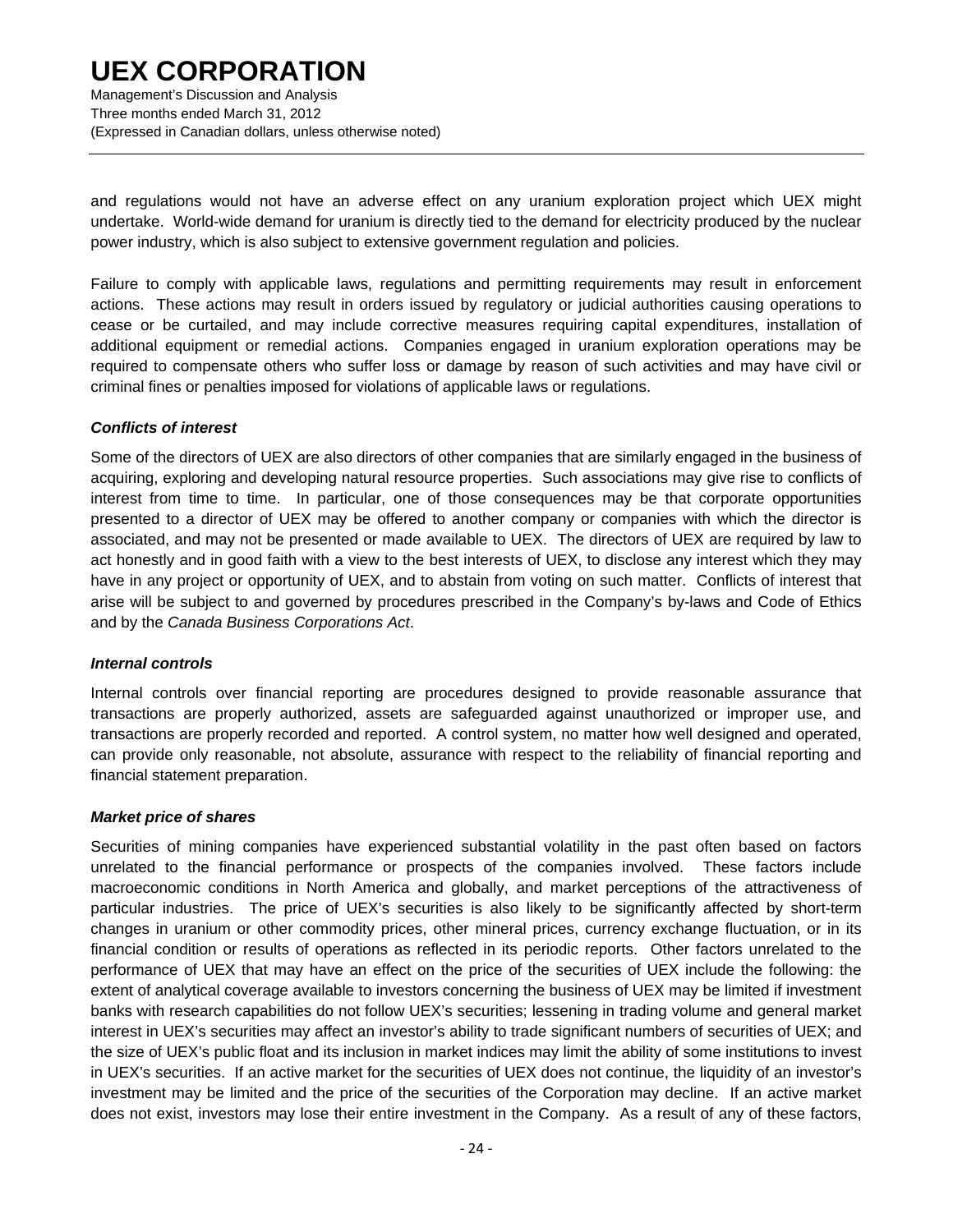Management's Discussion and Analysis Three months ended March 31, 2012 (Expressed in Canadian dollars, unless otherwise noted)

the market price of the securities of UEX at any given point in time may not accurately reflect the long-term value of UEX. Securities class-action litigation has been brought against companies following periods of volatility in the market price of their securities. UEX may in the future be the target of similar litigation. Securities litigation could result in substantial costs and damages and divert management's attention and resources.

### *The potential costs which could be associated with any liabilities not covered by insurance or in excess of insurance coverage may cause substantial delays and require significant capital outlays, adversely affecting UEX's financial position*

The nature of the risks UEX faces in the conduct of its operations are such that liabilities could exceed policy limits in any insurance policy or could be excluded from coverage under an insurance policy. The potential costs that could be associated with any liabilities not covered by insurance or in excess of insurance coverage or compliance with applicable laws and regulations may cause substantial delays and require significant capital outlays, adversely affecting UEX's financial position.

### **Disclosure Controls and Procedures**

The Company has established disclosure controls and procedures to ensure that information disclosed in this MD&A and the related unaudited interim condensed financial statements was properly recorded, processed, summarized and reported to the Company's Board and Audit Committee. The Company's certifying officers conducted or caused to be conducted under their supervision an evaluation of the disclosure controls and procedures as required under applicable Canadian securities laws as at March 31, 2012. Based on the evaluation, the Company's certifying officers concluded that the disclosure controls and procedures were effective to provide a reasonable level of assurance that information required to be disclosed by the Company in its annual filings and other reports that it files or submits under applicable Canadian securities laws is recorded, processed, summarized and reported within the time period specified and that such information is accumulated and communicated to the Company's management, including the certifying officers, as appropriate to allow for timely decisions regarding required disclosure.

It should be noted that while the Company's certifying officers believe that the Company's disclosure controls and procedures provide a reasonable level of assurance and that they are effective, they do not expect that the disclosure controls and procedures will prevent all errors and fraud. A control system, no matter how well conceived or operated, can provide only reasonable, not absolute, assurance that the objectives of the control system are met.

### **Internal Controls over Financial Reporting**

The Company's certifying officers acknowledge that they are responsible for designing internal controls over financial reporting, or causing them to be designed under their supervision in order to provide reasonable assurance regarding the reliability of financial reporting and the preparation of financial statements for external purposes in accordance with IFRS.

There were no changes in these controls during the most recent interim period ending March 31, 2012 that had materially affected, or are reasonably likely to materially affect, such controls.